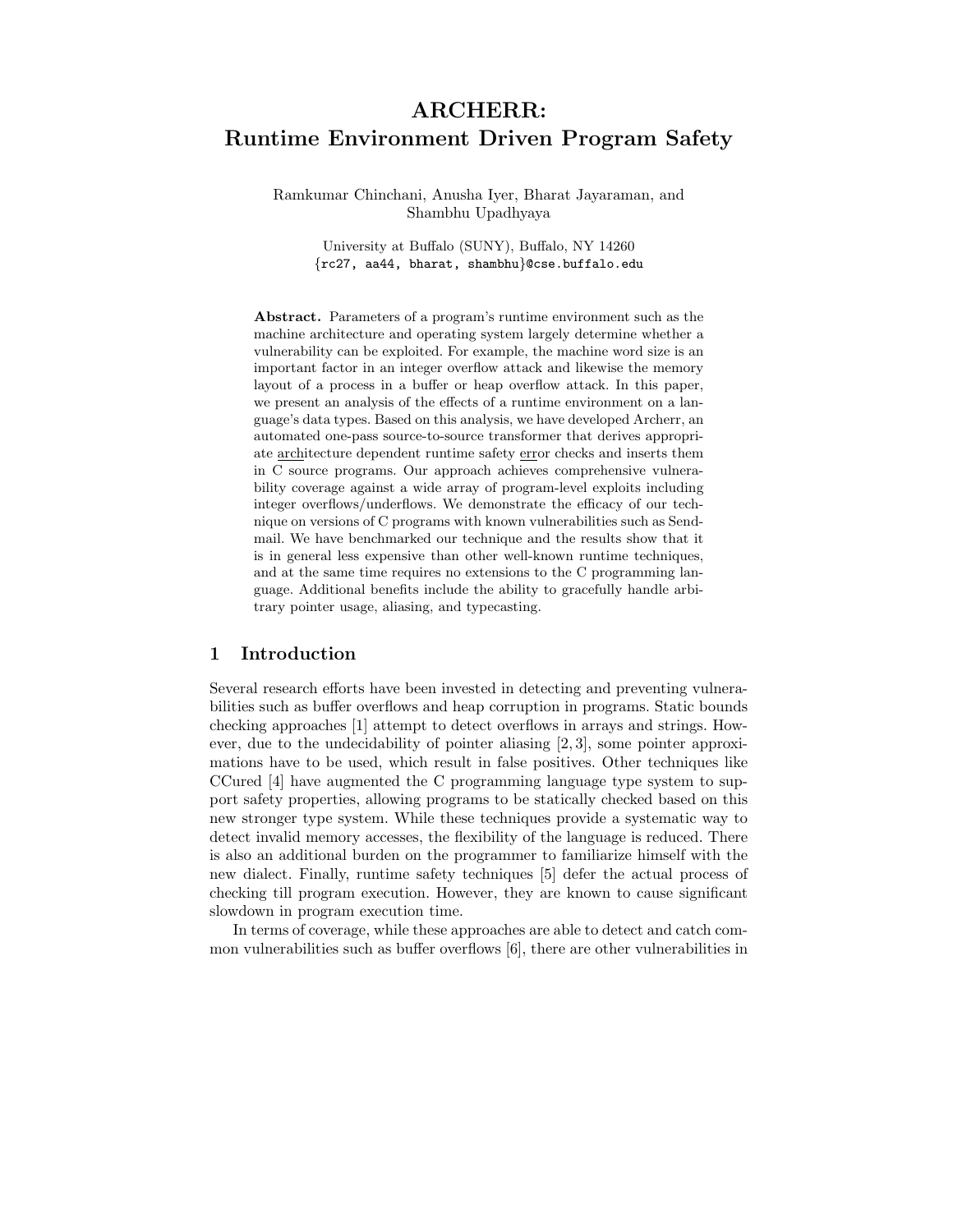software which manifest in most unexpected ways and have proven very difficult to catch. For example, innocuous-looking errors such as arithmetic overflows and integer misinterpretation have been successfully exploited in ssh [7] and apache [8] daemons. The code snippet in Figure 1 illustrates the possible repercussions of an integer overflow. The function alloc mem allocates memory of a specified

```
1. char * alloc mem(unsigned size) {
2. unsigned default size = 4096;
3. unsigned max size = 0;
4. char *retval = (char *)NULL;
5.
6. size = size + 4; /* Add padding */
7. max size = (detault size > size)? default size : size;
8. retval = (char * ) malloc(sizeof(char) * max_size);
9. return retval;
10. }
```
#### Fig. 1. A strawman integer overflow vulnerability

size. Now assume that another subroutine calls this function in order to copy a large string. On a 16-bit architecture, if an attacker is able to send a string whose length lies in the interval  $[2^{16} - 4, 2^{16} - 1]$ , then in line 6 when some padding is added, an arithmetic overflow will occur. This results in a smaller amount of memory being allocated in lines 7 and 8 than expected. On architectures with wider register words, strings of a much larger length will produce the same effect. Therefore, the same program behaves differently when compiled and executed on different architectures. Such overflow errors also occur in strongly typed languages like Java <sup>1</sup> . These kinds of errors do not speak well about portability and safety. The vulnerability in Figure 1 could have been prevented if an appropriate check was placed before line 6. But this is not a straightforward procedure since it requires the knowledge of the runtime architecture. A strong indication of the relationship between vulnerabilities and runtime architecture is seen in the information provided by CERT alerts which not only report the program which is vulnerable but also the relevant platforms.

### 1.1 Approach Overview

In this paper, we discuss a comprehensive, architecture-driven approach for statically analyzing and annotating C programs with runtime safety checks.

### – Runtime Environment Dependent Type Analysis

Our technique uses runtime environment information to define constraints on the domain of values corresponding to different data types and the operations defined on them. During the course of program execution, variables may assume different values, but from a program safety point of view, only a

<sup>1</sup> However, actual out of bound array accesses in Java do raise the java.lang.ArrayIndexOutOfBoundsException exception.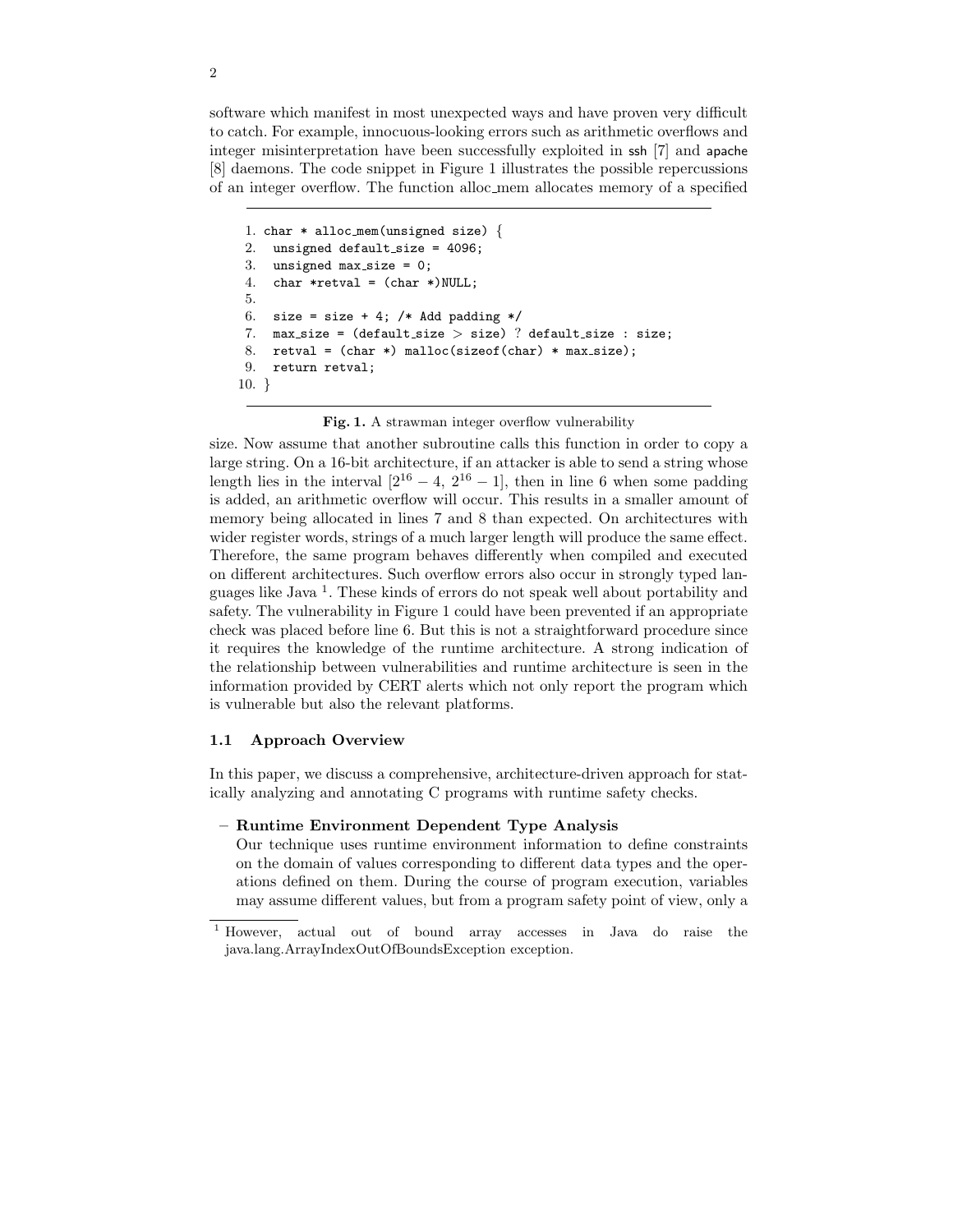subset of them must be allowed. Pointer aliasing and dynamic binding prevents us from deriving all the constraints statically; for example, the set of valid addresses that can be accessed through pointer dereferencing changes dynamically with program execution. We achieve what compile-time type safety techniques like CCured can but without extending the programming language. Therefore, our technique is cleaner, but we pay a small price in terms of execution slowdown due to runtime checks.

– Runtime Safety Checks for Data Types; Not Individual Variables Our technique also differs from other runtime bounds checking approaches [5] in terms of the nature of the checks. Protection is achieved by deriving and asserting safety checks for each data type rather than enforcing separate bounds for individual data variables/objects. This allows us to perform the same check on all variables of a given data type. As a result, in spite of pointer aliasing and arbitrary typecasting, the runtime checks incur smaller overheads (∼2-2.5X). We demonstrate that our technique performs comparably to CCured [4] (∼1.5X) and significantly better than Jones and Kelly's bounds checking  $[9]$  ( $>$  30X) on the same suite of benchmarks. Moreover, the ability to detect vulnerabilities is not compromised as is evident from running Archerr on vulnerable versions of common C programs. We have been able to detect and preempt heap corruption attacks, buffer overflows, null pointer dereferences, and integer overflow attacks.

### – Checks Not Limited to Only Pointers

Pointers and integers are the primary data types of the C programming language. All other data types are either variations or some user-defined combination of these types. As shown in the earlier illustration, vulnerabilities can be directly attributed to not only pointers, but also integers. Therefore, we derive safety checks for both pointers as well as integer operations. To the best of our knowledge, this is the first technique to systematically handle integer-based attacks.

### – Ability to Handle Typecasting

A significant positive side-effect of our approach is the ability to handle arbitrary pointer usage, typecasting and complex array definitions. The coarsegrained data type checks on pointer variables implicitly assume that memory that they point to is not immutable. Therefore, typecasting is allowed as long as the variables satisfy the appropriate safety conditions. We explain this with examples in later sections.

### 1.2 ARCHERR Implementation

Archerr is implemented as a preprocessor for C source programs. Figure 2 gives an overview of the entire code transformation procedure. The original source program passes through a source transformation stage where annotations are inserted into the code. These annotations serve as hooks through which control can be transferred to safety checking routines (implemented as an external library) during runtime. The process of code transformation requires the runtime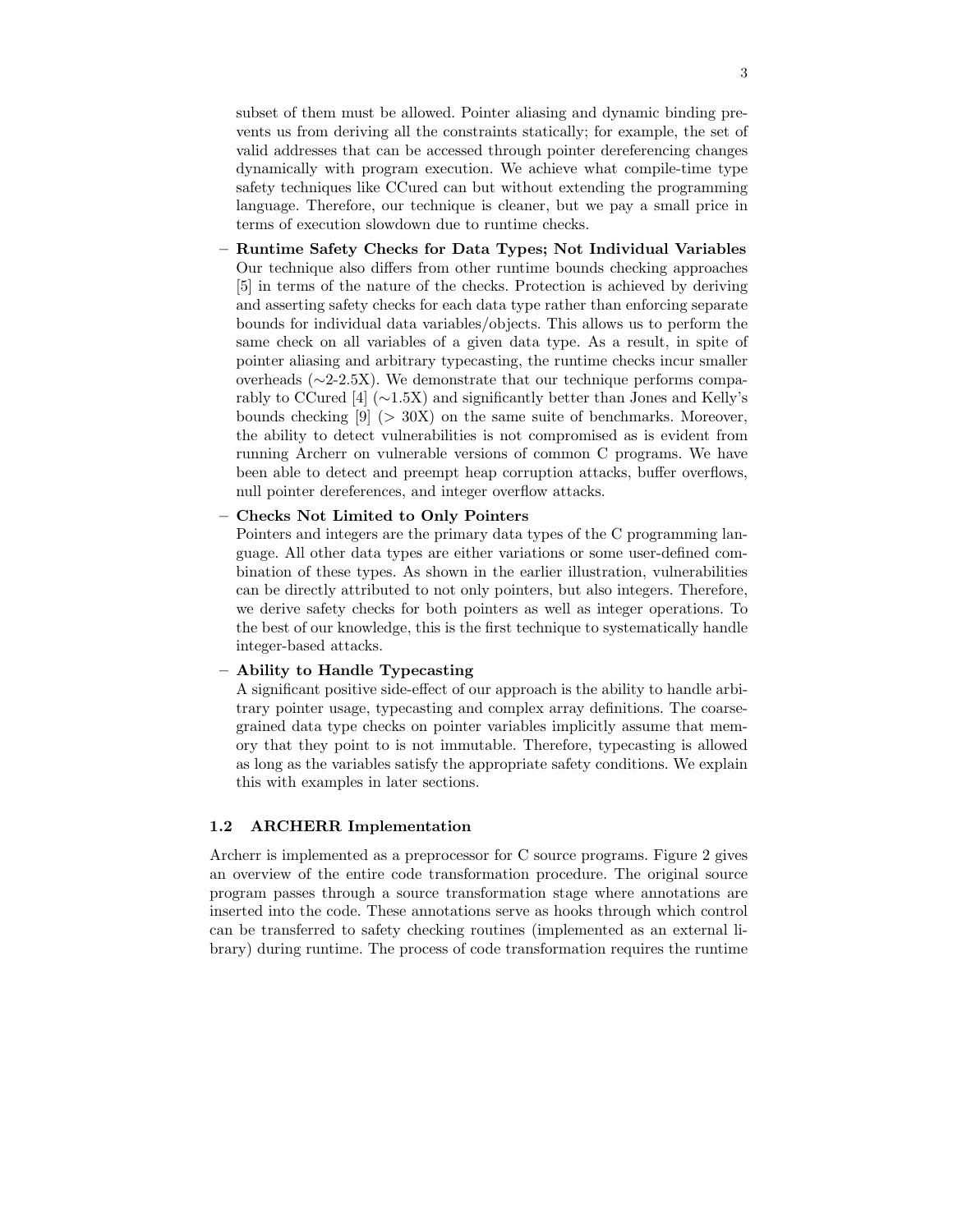



Fig. 2. Modifying the compilation process to integrate runtime specific safety properties

environment specification as a parameter, which is discussed further in the next section. The transformed source code when compiled and statically linked with the safety checking routines produces a safer version of the program. The entire process of code transformation is transparent to the programmer.

The rest of the paper is organized as follows. Section 2 presents the methodology that forms the core of our work. Section 3 enumerates a few optimizations to our main technique to reduce the runtime overhead. Section 4 reports the results that we have obtained through security and performance testing. Section 5 discusses the related efforts and puts our work in perspective, and Section 6 presents conclusions and gives suggestions for future work.

# 2 Runtime Environment Dependent Type Analysis

The environment we have chosen for our discussion and demonstration is 32 bit Intel architecture running Linux (kernel 2.4.19) and the object file format is executable and linking format (ELF) [10]. This is a popular and open development environment and we believe that our work would be most useful in these settings. We provide a brief background on some aspects of this runtime environment that are relevant to our technique as well as describe how they are specified in Archerr. Unless otherwise specified, any discussion will be in the context of only this runtime environment.

Machine Word Size. The ubiquitous Pentium belongs to a 32-bit processor family. The width of a register word is 32 bits and it can hold an absolute binary value in the interval  $[0, 2^{32} - 1]$ . This defines the domain for meaningful and consistent integer operations. The machine word size by default is 32-bit in the Runtime Environment Specification (REspec). It may also be specified as a command line argument to Archerr.

Memory Layout. When an ELF executable is produced using a compiler, it not only contains the machine code, but also directives to the operating system regarding the memory layout of the various parts of the binary. All this information is contained in the ELF executable header. We can think of the executable as two parts: 1) one containing code and data that directly pertains to the source program, and 2) the other containing control information for purposes like dynamic linking and loading (note: statically linked programs may not have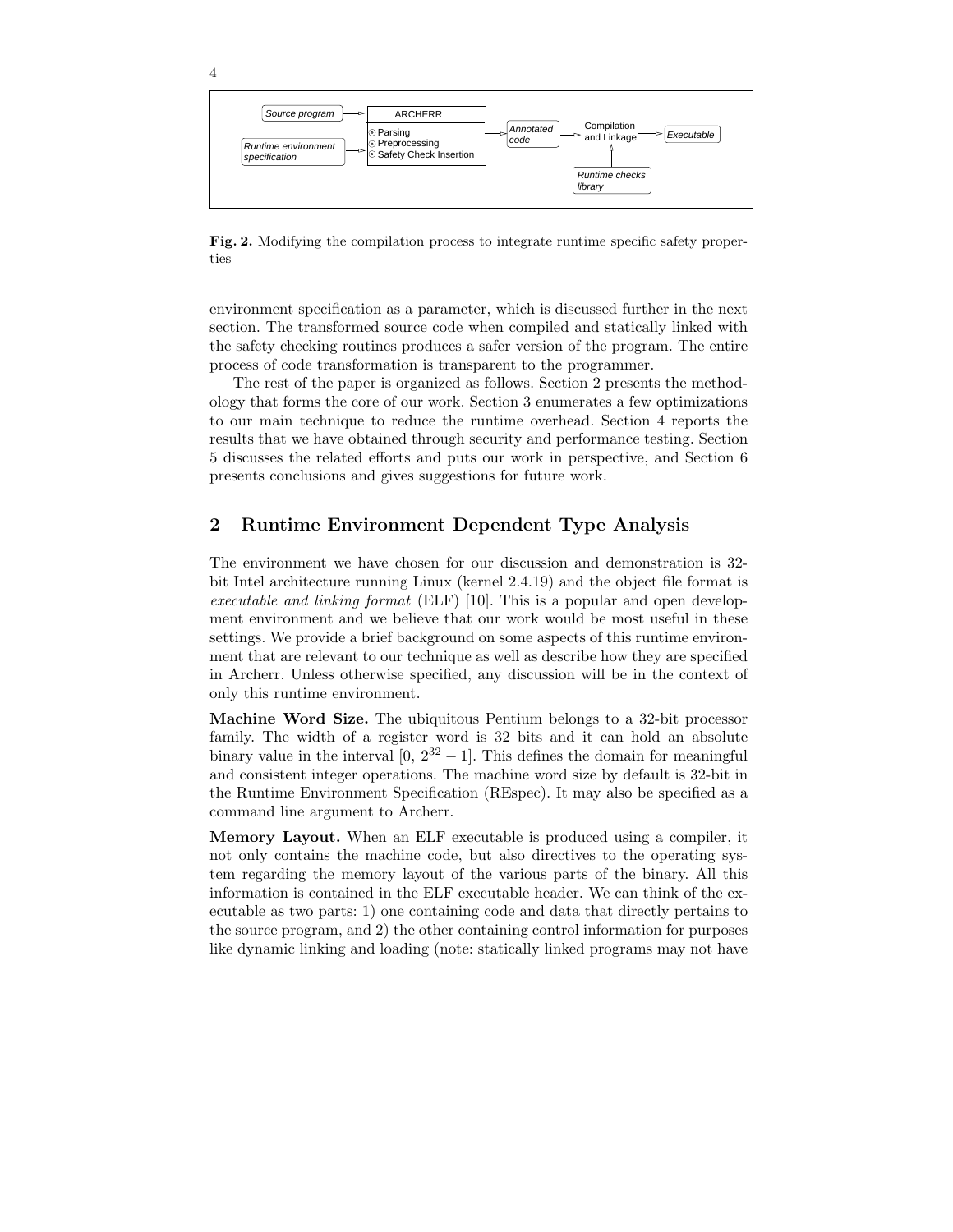this part). Memory violations can occur if information outside the first part is accessed or modified. Although the information in an ELF executable is created during link-time, it is still possible to create a memory map of the first part by inserting bookkeeping code at compile-time, which groups together variables of similar nature.

Various data types in a program are affected differently by a given runtime environment. We perform a runtime environment dependent type analysis to establish these relationships.

#### 2.1 Analysis of Numerical Types

Let the entire set of signed integers be denoted by  $\mathbb{I}$ . Let  $\mathbb{I}$  be represented by the interval  $(-\infty, +\infty)$ . For the sake of simplicity, we say that a variable is of type int if it assumes values in  $\mathbb I$  and is closed under the successor (succ) and predecessor (pred) operations, that is,

$$
x: \text{int} \Rightarrow x \in \mathbb{I} \tag{1}
$$

$$
succ(x : \text{int}) = x + 1 : \text{int}
$$
 (2)

$$
pred(x : \text{int}) = x - 1 : \text{int}
$$
\n(3)

The succ and pred primitives are defined at all points in I. Moreover, the basic integer operations such as addition, subtraction, multiplication and division can all be expressed using these two primitives.

Taking into account the machine architecture, we denote the set of signed integers as  $\mathbb{I}_n$  where the subscript n represents the size of a word. For example, the set of signed integers on a 16-bit architecture is  $\mathbb{I}_{16}$ . Similarly, we can define the machine architecture dependent integer type as  $\text{int}_n$  where the subscript n denotes the size of a word.

$$
x: \mathsf{int}_n \Rightarrow x \in \mathbb{I}_n \tag{4}
$$

Since the width of a machine word restricts the values that a signed integer can assume on a given architecture, the set  $\mathbb{I}_n$  is represented by the interval  $[-2^{(n-1)}, 2^{(n-1)}-1]$ . Now, the operations *succ* and *pred* can no longer be applied an arbitrary number of times on a given integer and still yield another valid integer. Therefore, the *succ* and *pred* operations are correctly defined only as:

$$
succ(x:\text{int}_n) = \begin{cases} x+1 & \text{for } x \in [-2^{(n-1)}, 2^{(n-1)} - 2] \\ \text{undefined elsewhere} \end{cases} \tag{5}
$$

$$
pred(x : \text{int}_{n}) = \begin{cases} x - 1 & \text{for } x \in [-2^{(n-1)} + 1, 2^{(n-1)} - 1] \\ undefined \text{ elsewhere} \end{cases}
$$
(6)

Given a program, performing classical type based analysis at the programming language level ensures that operations are correct only at a level described by equation (2) and (3). Clearly, this is not adequate as demonstrated by equations  $(5)$  and  $(6)$  where *n* becomes an important factor. We can present arguments on the similar lines for other numerical types such as unsigned int, long int, etc.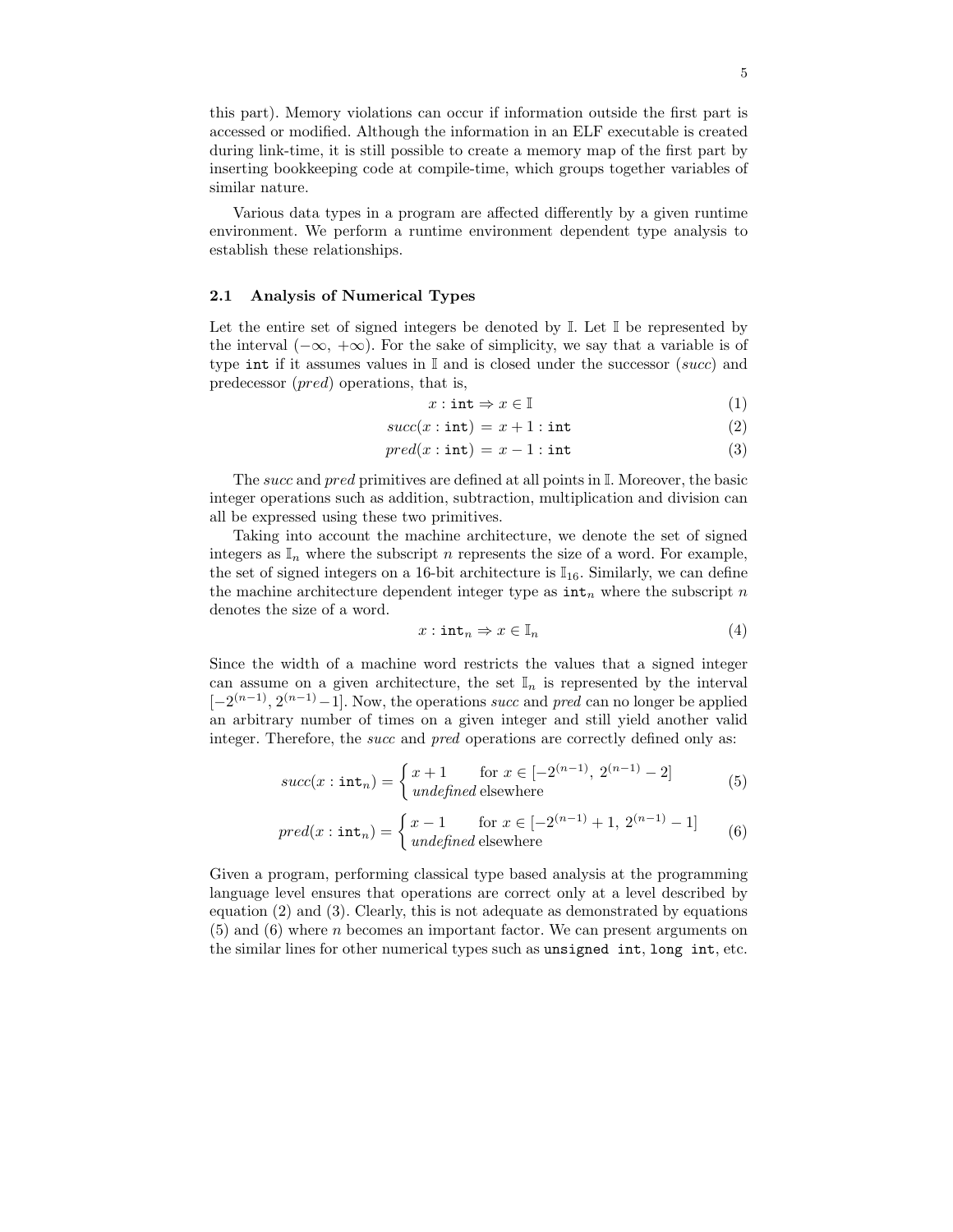Interpreting floating point types is a little more complicated. However, the IEEE standard [11] requires the width of a single precision value to be 32 bits and a double precision value to be 64 bits. This makes them relatively independent of the machine architecture.

#### Ensuring Safety Properties of Numerical Types

Safety properties of numerical types are ensured by asserting their correctness of operations in terms of set closure. For every operation over numerical types, it is important to assert that the properties (5) and (6) hold. The algorithm to generate assertions for some basic operations on the int type are given Table 1.

Let  $\diamond$  be an operator such that  $\diamond \in \{+, -, \times, \div, \% \}$ . Let  $a : \text{int}, b : \text{int}$ be the two operands of this operator. Let MAXINT be  $2^{n-1} - 1$  and MININT be  $-2^{n-1}$ . Then, in order to ensure the safety of the operator  $\diamond$ , the assertions in Table 1 must be placed before the actual operation. For an insight into

```
if a \geq 0, b \geq 0, then
               a + b \Rightarrow assert : a \leq (MAXINT - b)if a \geq 0, b < 0, then
                a - b \Rightarrow assert: a \leq (MAXINT + b)if a < 0, b \ge 0, then
                a - b \Rightarrow assert : a > (MININT + b)if a < 0, b < 0, then
                a + b \Rightarrow assert : a \geq (MININT - b)\forall a, b,a \times b ⇒ assert: a \geq |\text{MININT}/b| ∧ a \leq |(\text{MAXINT}/b|)a \div b \Rightarrow assert: b \neq 0a\,\% \,b \Rightarrow \text{assert: } b \neq 0
```
Table 1. Assertions for basic numerical operators

the validity of these assertions, consider the first assertion. When  $a, b$  are both nonnegative, there is no danger of an underflow under the operator +. All that remains is to check that  $a+b \leq MAXINT$ . This can be safely done by asserting  $a \leq (MAXINT - b)$ . Consider the bitwise operators  $\{x, \xi, \xi, \xi, \xi\}$ . Among these, only the shift operators,  $<<$  and  $>>$  are unsafe. They are equivalent to multiplication and division by 2 respectively, and similar checks in Table 1 apply. The assignment operator  $=$  does not cause any changes in values if it is applied to variables of identical types. Therefore, type correctness properties will ensure the right use of the assignment operator.

### 2.2 Analysis of Pointer Types

We now extend the architecture-dependent analysis to pointer types. A pointer variable has two aspects - a memory location and an association to a type. We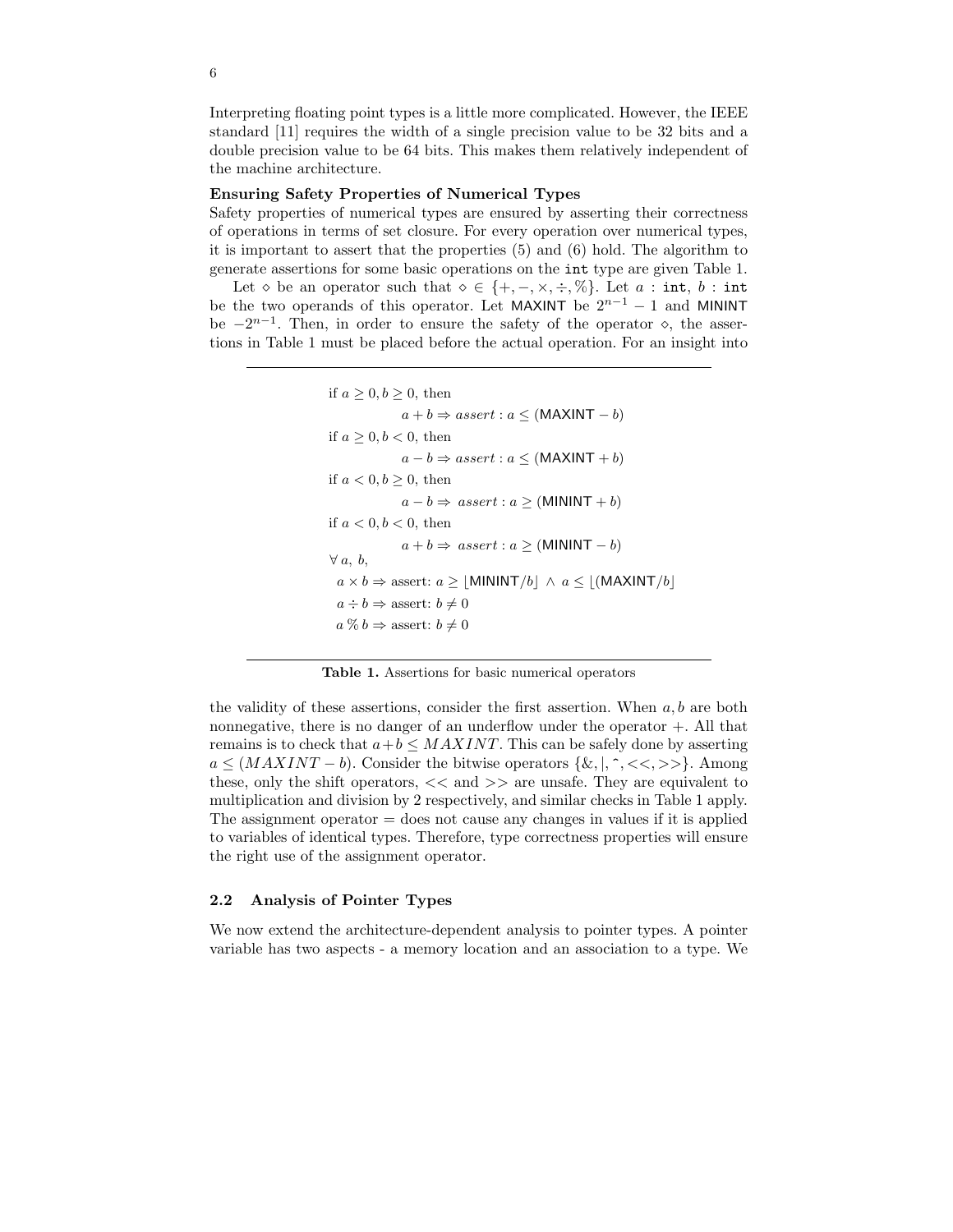will use the notation  $p : q(\tau)$  to refer to a pointer variable p that points to a memory location q which holds a value of type  $\tau$ . For example, a pointer of type char \*\*p is represented as  $p : q$  (char \*) and it implies p is a pointer to a variable of type char \*. The possible values for a pointer variable, like numerical types, are dependent on a given architecture and runtime environment. They are governed by the address format and the address space used. While a pointer variable may be assigned any arbitrary address, a safe assignment requires that the pointer variable be assigned a valid address. We evolve some theoretical machinery before any further discussion.

For the convenience of representation of sets, we use interval ranges. The set  $\{a, a+1, a+2, \ldots, b\}$  is denoted as [a, b]. The insertion and deletion of ranges are defined in terms of set union and set difference as follows, where  $S$  is a given set and  $[a, b]$  is a range that is inserted or deleted.

$$
append(S, [a, b]): S = S \cup [a, b]
$$
\n
$$
(7)
$$

$$
remove(S, [a, b]) : S = S - [a, b]
$$
\n(8)

Let  $\mathbb P$  be the set of all valid addresses. The elements of  $\mathbb P$  are represented as interval ranges  $[a_i, b_i]$  and  $\mathbb{P} = \bigcup_i [a_i, b_i]$ . Then a pointer p is said to be *safe* if the following is true.

$$
p: q(\tau) \Rightarrow \exists [a_i, b_i] \in \mathbb{P} \text{ s.t. } p \in [a_i, b_i] \land p + |\tau| \in [a_i, b_i]
$$
(9)

where  $|\tau|$  denotes the size allocated to data types of type  $\tau$  and p used alone on the right hand side represents an address. Let us denote the function or primitive that enforces this property as *validate(p)*.

Pointer arithmetic is generally allowed in a language supporting pointers and we can define this arithmetic in terms of the successor and predecessor operations but unlike integer arithmetic these are interpreted slightly differently. An operation on a pointer variable containing an address yields another address. Note that these operations defined by (10) and (11) are safe only if they too obey (9).

$$
succ(p:q(\tau)) \Rightarrow p+|\tau| \tag{10}
$$

$$
pred(p:q(\tau)) \Rightarrow p - |\tau| \tag{11}
$$



Fig. 3. (a), (b) Safe pointer assignments whereas (c), (d), (e) unsafe pointer assignments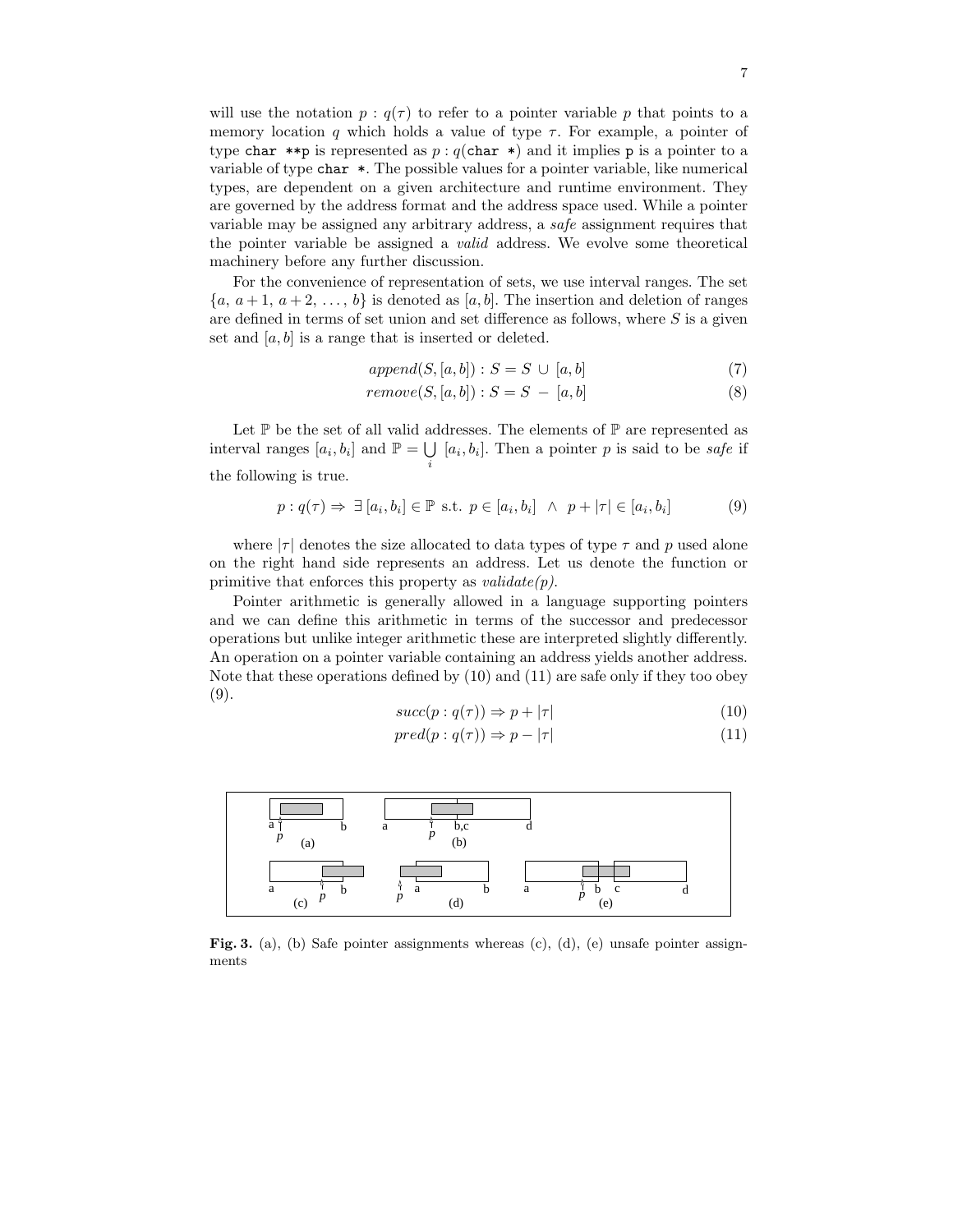Fig. 3 (a) and (b) show safe pointer assignments. The outer rectangle represents a valid address range and the shaded inner rectangle represents some variable or data object that pointer  $p$  points to. If the entire object lies completely inside a valid address range, then the assignment is safe. Fig. 3 (b) shows an object that straddles two valid address ranges but as these ranges are contiguous, they collapse into one and no part of the object lies in an invalid region. However, when one of the address ranges becomes invalid, then any references to this object become invalid. In Fig. 3 (c), (d) and (e), the pointer  $p$  points to data objects or variables which are not completely inside a valid address range. This is possible because C language allows arbitrary type casting and memory referencing as illustrated by the example in Figure 4. In line 11, an unsafe pointer assignment allows a member of the structure to be accessed that actually lies outside the memory region allocated in line 7. This is an example of the scenario represented by Fig. 3 (c).

```
1. struct st \{ char ch; int i; \};2.
3. int main() \{4. char *p;
5. struct st *pst;
6.
7. p = (char * ) malloc(sizeof(char));8. pst = (struct st *) p;9. pst->i = 10;10.
11. return 0;
12. }
```
Fig. 4. An unsafe pointer assignment

The key to enforcing pointer safety within the Archerr framework involves bookkeeping of the various objects allocated/deallocated during the lifetime of a process' execution. This is accomplished through the premise that they must reside in one of the following regions and are accessible through the program itself.

Valid Address Map For Data Segment. The data segment holds all initialized and uninitialized global and static variables. The data segment is initialized based on the information present in the object file, which contains more than just these variables. Therefore, not all memory in the data segment should be accessible from the program. From a program's perspective, the memory that corresponds to only the global and static variables should be visible. However, virtual addresses and bounds for these sections are known only at link-time when all symbols and names have been resolved. But it is still possible to construct this address map at compile-time using a simple workaround. Let  $var_i$ be some variable declared in a C program as either a static, extern or a global variable. Then the address range which bounds this variable is given by  $[\&var_i, \&var_i + |\tau_i|]$ , where  $\&$  represents the 'address-of' operator and  $|\tau_i|$  is the size allocated for this *i*th variable which is of type  $\tau_i$ . Some examples are the first three declarations and their corresponding ranges below: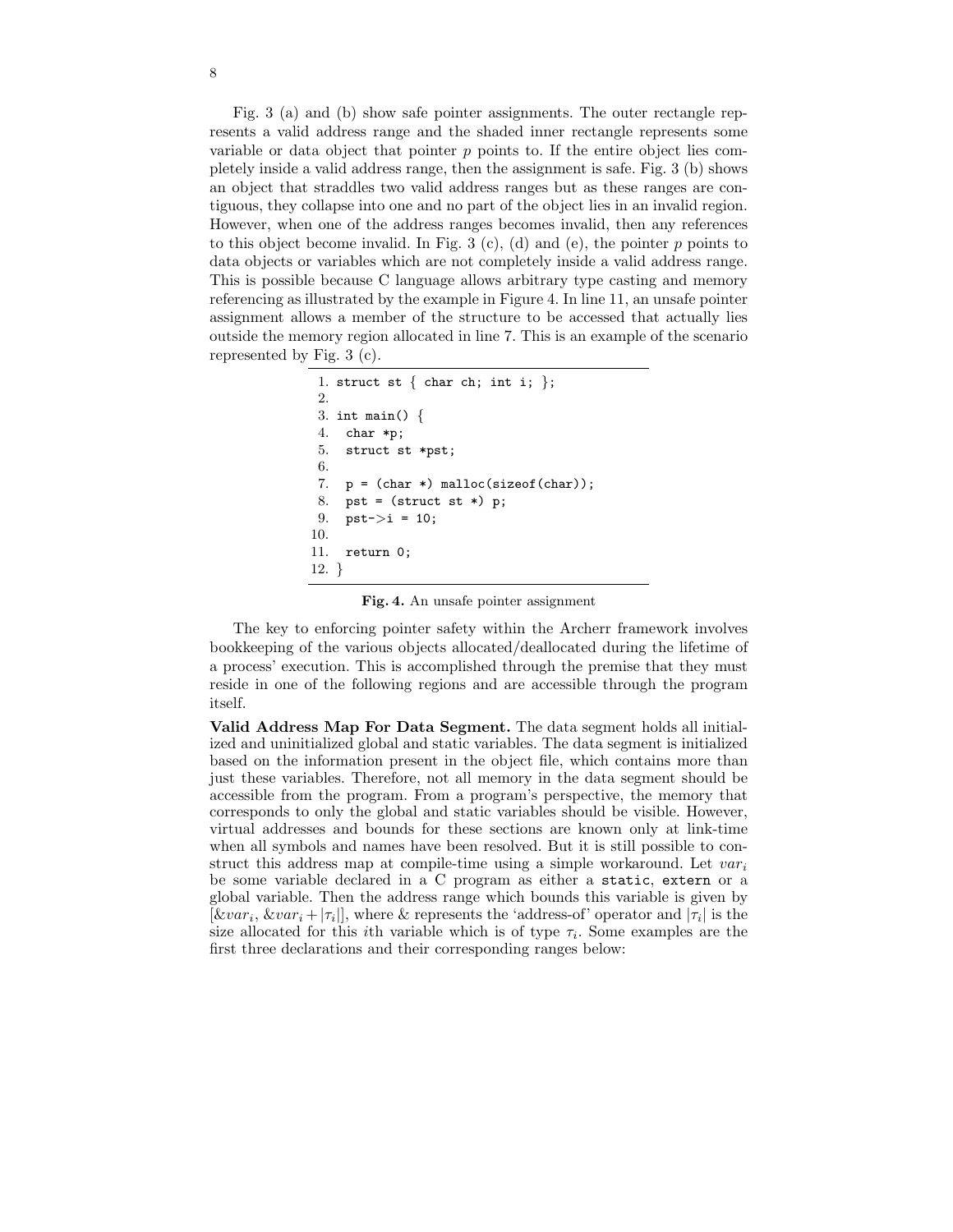```
int i; [&i, &i + sizeof(i)];
char *str1; [&str1, &str1 + sizeof(str1)];
char str2[10]; [kstr2, kstr2 + sizeof(str2)];
char *str = ''abc''; [&str, &str + sizeof(str)] ∪
                    [str, str + strlen(str)]
```
String literals which are used to initialize pointer variables of type char  $*$  are allocated in the data segment. They, however, do not have an l-value and have to be handled differently as shown in the last declaration above. The accessible portion of the data segment, denoted by D is the union of all such memory ranges, i.e.,  $\mathbb{D} = \bigcup_i [\&var_i, \&var_i + |\tau_i|]$ . Since the data segment persists unaltered until

the termination of the program execution, D needs to be constructed only once and no further modifications are required.  $\mathbb{D}$  is constructed at the program's entry point, typically the first executable statement of  $main$ .

Valid Address Map For Heap Segment. Memory can also be allocated and deallocated dynamically during program execution via the  $\textit{malloc}()$  and  $\textit{free}()$ family of library calls. This memory resides in the heap segment, denoted by H. Let  $\text{malloc}(\cdot)$ , for example, allocate a chunk of memory, referenced by a pointer p, of type  $\tau$  and size n. The corresponding address range is represented by  $[p, p+$  $n \times |\tau|$ . Then,  $\mathbb{H} = \bigcup_i [p, p+n \times |\tau|]$ . An additional level of verification is required for deallocation, i.e. the  $free()$  library function, to prevent heap corruption. The only addresses that can be passed as an argument to  $free()$  are those that were

obtained as a return value of the  $malloc()$  family of calls.

Valid Address Map For Stack Segment. The stack segment contains memory allocated to not only the automatic and local variables, but also other information such as the caller's return address. This makes it one of the primary targets for an attacker since control flow can be diverted to a malicious payload by overflowing a buffer. We take advantage of the fact that variables on the stack are allocated within well-defined frames. Let S denote the set of valid addresses allocated on the stack. The stack frames on the Intel architecture are defined by the contents of the registers EBP and ESP at the function entry points. The address range corresponding to a stack frame is [ESP, EBP]. This range is added to S at a function's entry point and it is removed at each function exit point. Note even before the program begins execution, some information is already on the stack, i.e., argc, argv and env as described in [12]. The corresponding address ranges remain valid until the program terminates and they should be added only once to S at the program entry point. For our implementation, we used inline assembly to capture the values of the EBP and ESP registers. We observed that gcc (version 2.95.4) allocates all the memory required in increments of 16 bytes at function entry point whether there are nested blocks or not, hence making it relatively easy to obtain the bounds of a stack frame. Other compilers may implement this differently. For this reason, the above method gives a slightly coarse-grained bound on the stack frame. A tighter bound would be provided by the union of memory ranges occupied by variables on the stack just as in the case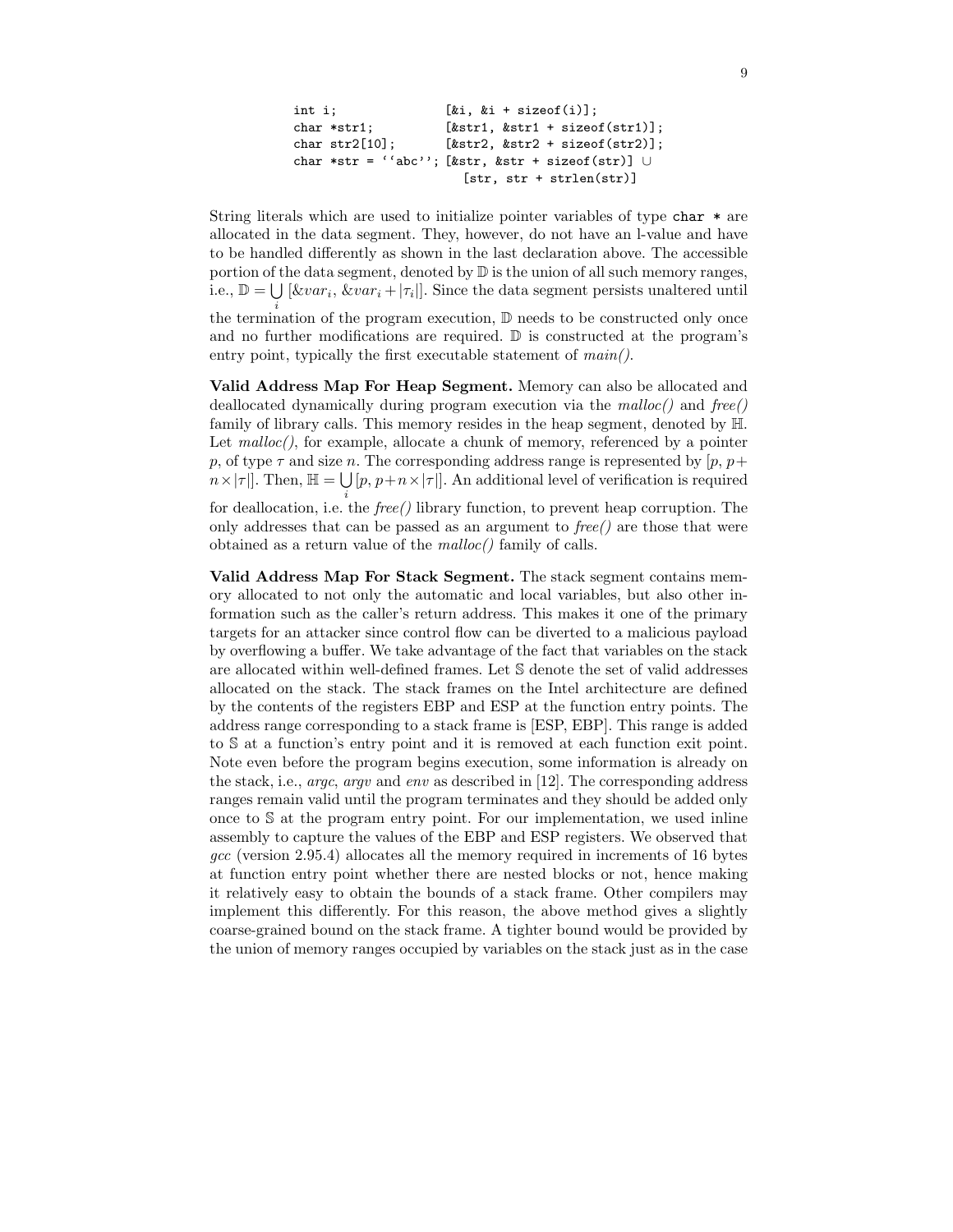Unannotated version Annotated version 1. struct st  $\{$  1. struct st  $\{$ 2. char ch; 2. char ch; 3. int i; 3. int i; 4. };  $4. \}$ ;  $5.$   $5.$ 6. struct st glbl; 6. struct st glbl; 7. 7. 8. int foo(int arg) 8. int foo (int arg) 9. { 9. { 10. static int sta; 10. static int sta; 11.  $\cdots$  11. append(P, current stack frame) 12.  $12. \text{append}(\mathbb{P}, [\& \text{sta}, \& \text{sta} + \text{sizeof}(\text{sta})])$ 13. return 0; 13. · · · 14.  $\{$ 14.  $remove(\mathbb{P}, current\_stack\_frame)$ 15. 15. return 0; 16.  $16.$ 17. 17. 18. int main(int argc, char \*argv[]) 18. int main(int argc, char \*argv[]) 19.  $\{$  19.  $\{$ 20. char \*buf; 20. char \*buf; 21. 21. append(P, address ranges of argc, argv) 22. buf = (char \*) 22.  $append(\mathbb{P}, current\_stack-frame)$ malloc(sizeof(char)\*32); 23.  $\cdots$  23.  $append(\mathbb{P}, [\&g1b1, \&g1b1 + \text{sizeof}(g1b1)])$ 24. foo(32); 24. 25.  $\cdots$  25. buf = (char \*)malloc(sizeof(char)\*32); 26. free(buf); 26. 27. return 0; 27. if (buf) { 28.  $\}$  28. append( $\mathbb{P}$ , [buf, buf + sizeof(char)\*32]) 29.  $\mathbb{H} = \mathbb{H} \cup \text{buf}$  $30.$  30.  $31.$   $31.$   $\cdots$ 32. 32. foo(32);  $33.$   $33.$ 34.  $34.$  if (buf  $\notin$  H) then raise exception 35.  $remove(\mathbb{P}, \text{[buf, but + sizeof(char)*32]})$ 36.  $\mathbb{H} = \mathbb{H} - \text{buf}$ 37. 37. free(buf);  $38.$   $38.$   $remove(\mathbb{P}, current\_stack\_frame)$ 39. 39. return 0; 40. 40. }

of the data segment. But this construction could cause significant computational overheads.

Fig. 5. The construction of the map of valid address ranges  $\mathbb P$  in a program.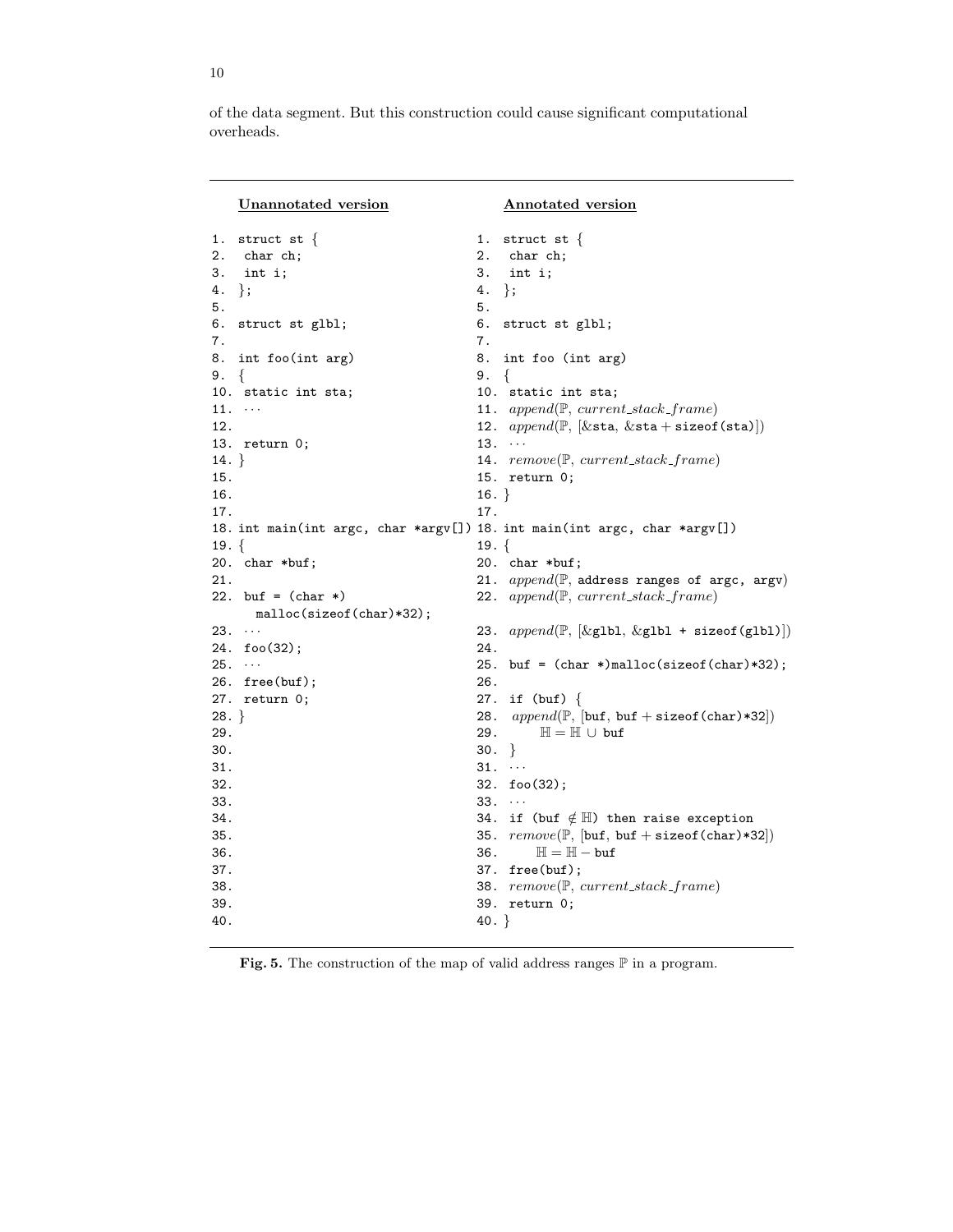The bookkeeping operations that were described construct a map of valid address ranges, i.e.,  $\mathbb{P} = \mathbb{D} \cup \mathbb{H} \cup \mathbb{S}$ . Figure 5 gives a simple example to show how P is constructed in a C program. More examples are provided in the appendix. Initially,  $\mathbb P$  is an empty set and is populated and maintained as the program executes. In our implementation, address ranges belonging to the stack, data and heap are maintained in three separate linked lists. During address range search, these lists are indexed by the higher order bits of an address, for example, a stack address starts with 0xbfff—-. Also, in order to exploit spatial and temporal locality of programs, we perform insertions and subsequent deletions at the head of the lists. We also maintain a LRU cache of range entries to speed up address range lookups. In spite of these careful optimizations, the worst case is still  $O(n)$ in the number of address ranges. However, production level programs are rarely written in the manner which achieves this worst-case and our empirical observations have shown the common case to be  $O(1)$ . All the memory corresponding to the bookkeeping operations of Archerr have to be kept private and not be a part of P or else the set of valid addresses may reach an inconsistent or incorrect state defeating the very purpose of this technique. This is accomplished through the pointer checks which also assert that pointer dereferences never access this private memory.

### Handling Function Aliasing Through Function Pointers

The stack segment is generally not marked non-executable <sup>2</sup> because some important operating system mechanisms (such as signal delivery) and software (such as xfree86 4.x) require that code be executed off of the stack. This makes it difficult to specify safety properties for function pointers since they need not point only to the text segment. Currently, Archerr handles function aliasing through function pointers by raising warnings during preprocessing if function names are encountered which are neither previously defined not already recognized by Archerr such as the malloc family of system calls. We extend this checking to runtime by maintaining a list of known function addresses and raising warnings when function pointers are assigned values not belonging to this list.

### Handling String Library Functions

Most string functions operate on character pointers of type char \* either through assignment or pointer increments. For example,  $\text{strlen}$  function takes a variable of type char \* and increments it till it finds the end of string marker, i.e., the NULL character. We have specified earlier that if  $p$  is assigned a valid address, then the operations that increment or decrement are safe only when properties (10) and (11) hold. It is useful to define primitives that determine the amount by which  $p$  can be safely incremented or decremented. Since these primitives are essentially delta operators, they are denoted as  $\Delta^+$  and  $\Delta^-$ . Let  $p : q(\tau)$  be a pointer, then

$$
\Delta^+(p) = \begin{cases} \lfloor (b-p)/|\tau| \rfloor & \text{if } \exists [a, b] \text{ and } a \le p \le b \\ 0 & \text{otherwise} \end{cases}
$$
(12)

<sup>2</sup> Kernel patches are available that make the stack non-executable, but it breaks some applications and in any case, attacks exist that can bypass it.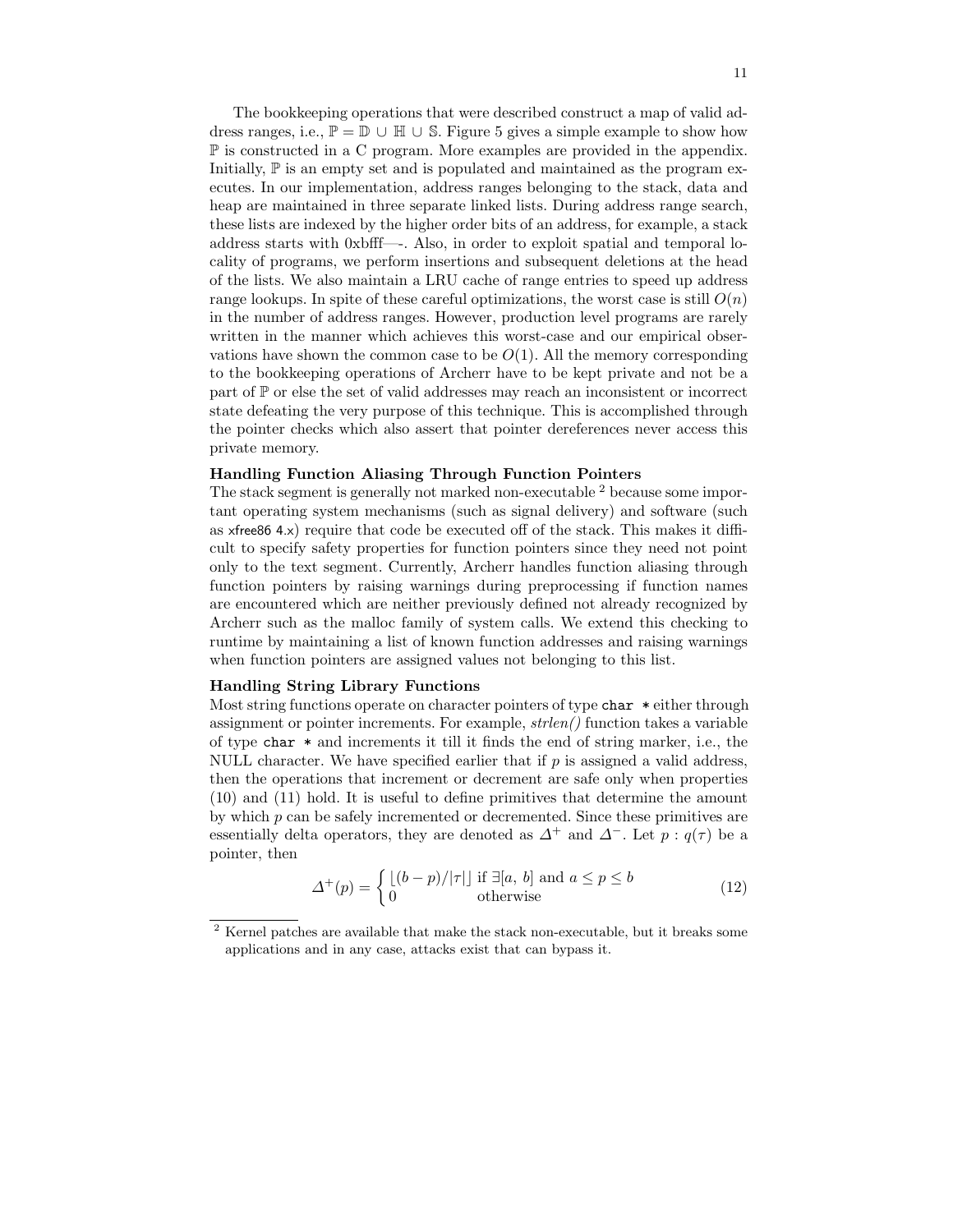$$
\Delta^{-}(p) = \begin{cases} \lfloor (p-a)/|\tau| \rfloor & \text{if } \exists [a, b] \text{ and } a \le p \le b \\ 0 & \text{otherwise} \end{cases}
$$
\n(13)

Since strlen() merely attempts to find the end of string marker, i.e., the NULL character, we consider this function to be safe in terms of memory accesses. Other string functions potentially modify memory locations and the goal is to prevent any invalid accesses. Assertions are inserted before statements in the code to ensure safety properties. When an assertion fails, the program raises an exception and terminates gracefully. If the requirement is continued execution, then there is yet another approach. We can simply modify these statements to produce a safer version. Table 2 enumerates a few of such conversions. The min operator has its usual meaning of finding the argument with the smallest value. Note that all the arguments should first be valid addresses and hence, property (9) should be asserted before these annotated statements.

|                                       | Original statement Safer annotated statement                                                                    |
|---------------------------------------|-----------------------------------------------------------------------------------------------------------------|
|                                       |                                                                                                                 |
| strlen(str)                           | strlen(str)                                                                                                     |
| $\text{stropy}(dest, src)$            | strncpy(dest, src, min( $\Delta^+(\text{dest})$ , $\Delta^+(\text{src})$ ))                                     |
|                                       | strncpy(dest, src, n) strncpy(dest, src, min(n, $\Delta^+(\text{dest})$ , $\Delta^+(\text{src})$ ))             |
| gets(det)                             | fgets(dest, $\Delta^+$ (dest), stdin)                                                                           |
| fgets(dest, n, fp)                    | fgets(dest, min(n, $\Delta^+(\text{dest}))$ )                                                                   |
| strcat(det, src)                      | strncat(dest, src, min( $\Delta^+(\text{dest} + \text{strlen}(\text{dest})), \Delta^+(\text{src}))$ )           |
| strncat(det, src, n) structdest, src, |                                                                                                                 |
|                                       | $\min(n, \Delta^+(\text{dest} + \text{strlen}(\text{dest}), \Delta^+(\text{src}), \text{strlen}(\text{src}))))$ |

Table 2. Modified string library functions to support safety properties

### 2.3 User Defined Types

User defined data types are constructed using the basic data types. The operations on these new data types can be translated to equivalent operations of the constituent basic data types and safety properties may be individually asserted on these members. For example, consider a user defined structure containing a pointer variable as in Figure 6. One can assign an instance of this structure to another and this implicitly results in the addresses contained by the pointer variables to be copied. As long as a member variable is validated before use, unsafe behavior will not occur. Similarly, union types are simply an instance of implicit typecasting. Since we validate data types and not objects, it is straightforward to handle union types.

### 2.4 Typecasting

void \* is the generic pointer type in C and typecasting is done to retrieve the actual object. This type of conversion is commonly seen in C programs. In our approach, since the only enforced constraint is that a program's memory accesses remain confined to the map of valid addresses, it results in a minimal set of safety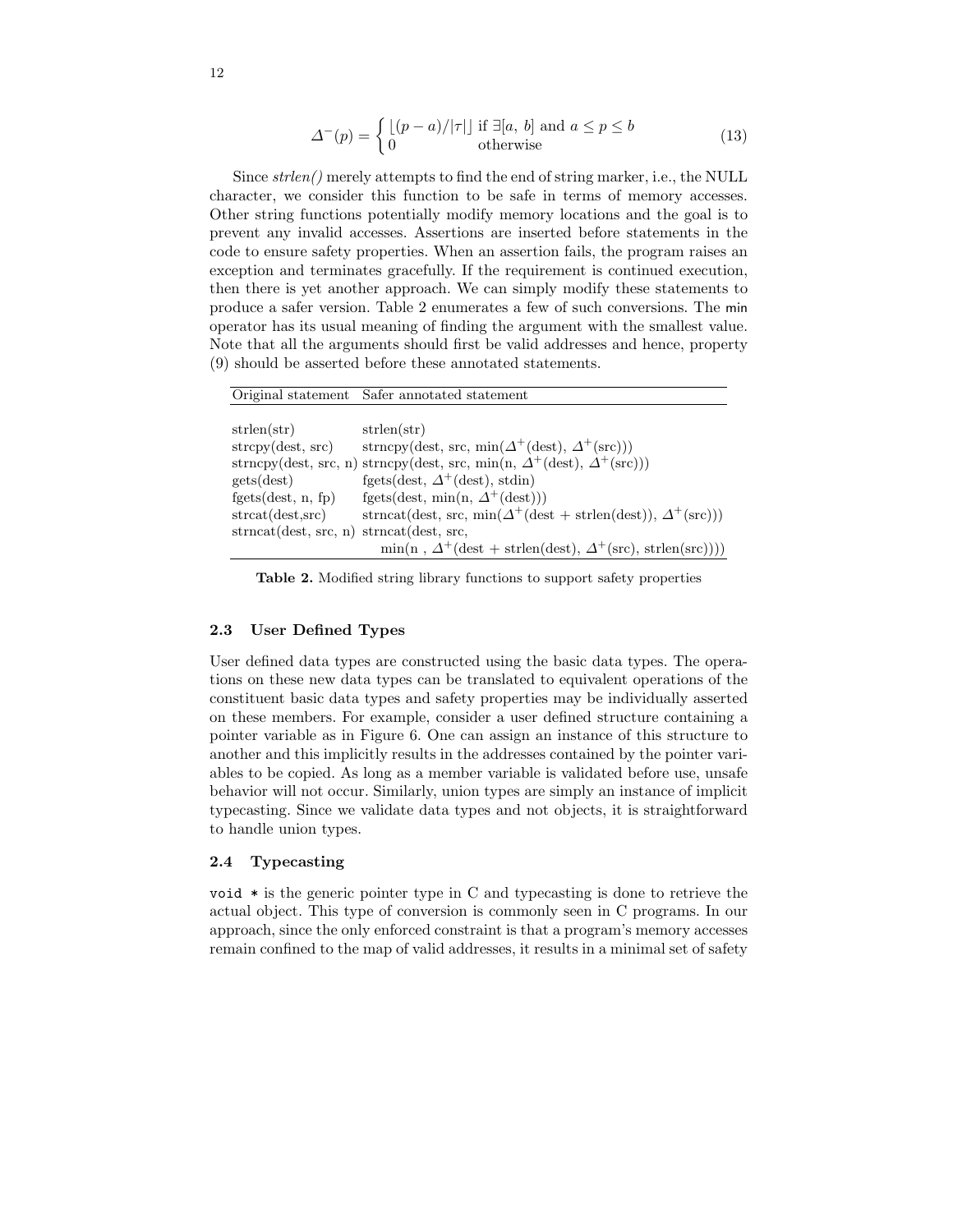```
1. typedef struct {
 2. char *str;
 3. int i;
 4. } USERDEF;
 5.
 6. int main() \{7. USERDEF a, b;
 8.
 9. a. str = malloc(sizeof(char)*2);
10. a.i = 0;11. b = a;12. strcpy(b.str, ('a''); /*safe*/ 12.
13.
14. return 0;
15. }
                                       1. typedef struct { int a; int b; } LG;
                                       2. typedef struct \{ int a; \} SM;
                                       3.
                                       4. int main() {
                                       5. SM *a = (SM * ) malloc(sizeof(SM));
                                       6. SM *b = (SM * ) malloc(sizeof(SM));
                                       7. LG *a alias;
                                       8.
                                       9. a_{\text{alias}} = a;10. a_alias->a = b->a;
                                      11.
                                           return 0;
                                      13.}
```
13

Fig. 6. Handling user defined types Fig. 7. Undisciplined typecasting

properties. Data within these confines can now be interpreted as required and therefore, there is no loss of flexibility even in the presence of pointer arithmetic and typecasting. However, there are instances where typecasting could introduce false positives in Archerr's framework. Consider the unannotated example in Figure 7. Before line 10, a alias would be validated as of type LG \* using rule (9). The code is valid, yet the check would signal a violation. This is due to the fact that our technique relies in small part on the static types of pointers at the preprocessing stage. This style of programming although not unsafe, is undisciplined. Archerr inadvertently discourages this style and therefore, false positives in such cases are acceptable.

## 3 Optimizations

An overly aggressive approach to code annotation introduces a large number of redundant checks causing an unnecessary overhead during execution. Fortunately, many aspects of our technique are amenable to optimization, reducing the slowdown significantly. Currently, some of these optimizations are done in an ad-hoc manner. Also, this is a partial list and research in this direction is a part of our ongoing and future work.

Arithmetic Operations. Our observation was that correctness of most of the arithmetic operations could be verified statically and therefore, checks do not have to be inserted for these operations. Typically, checks have to be inserted only for operations on integers whose values are determined at runtime and operations involving dereferenced integer pointers. Otherwise Archerr validates all statically resolvable operations during the preprocessing stage, significantly reducing the number of inserted runtime checks.

Pointer Dereferencing. Property (9) implies that when a pointer variable is encountered in a program either in simple assignment or dereference, it must be validated. This results in a large number of checks, many of which are redundant. Mere address assignments to pointer variables have no direct security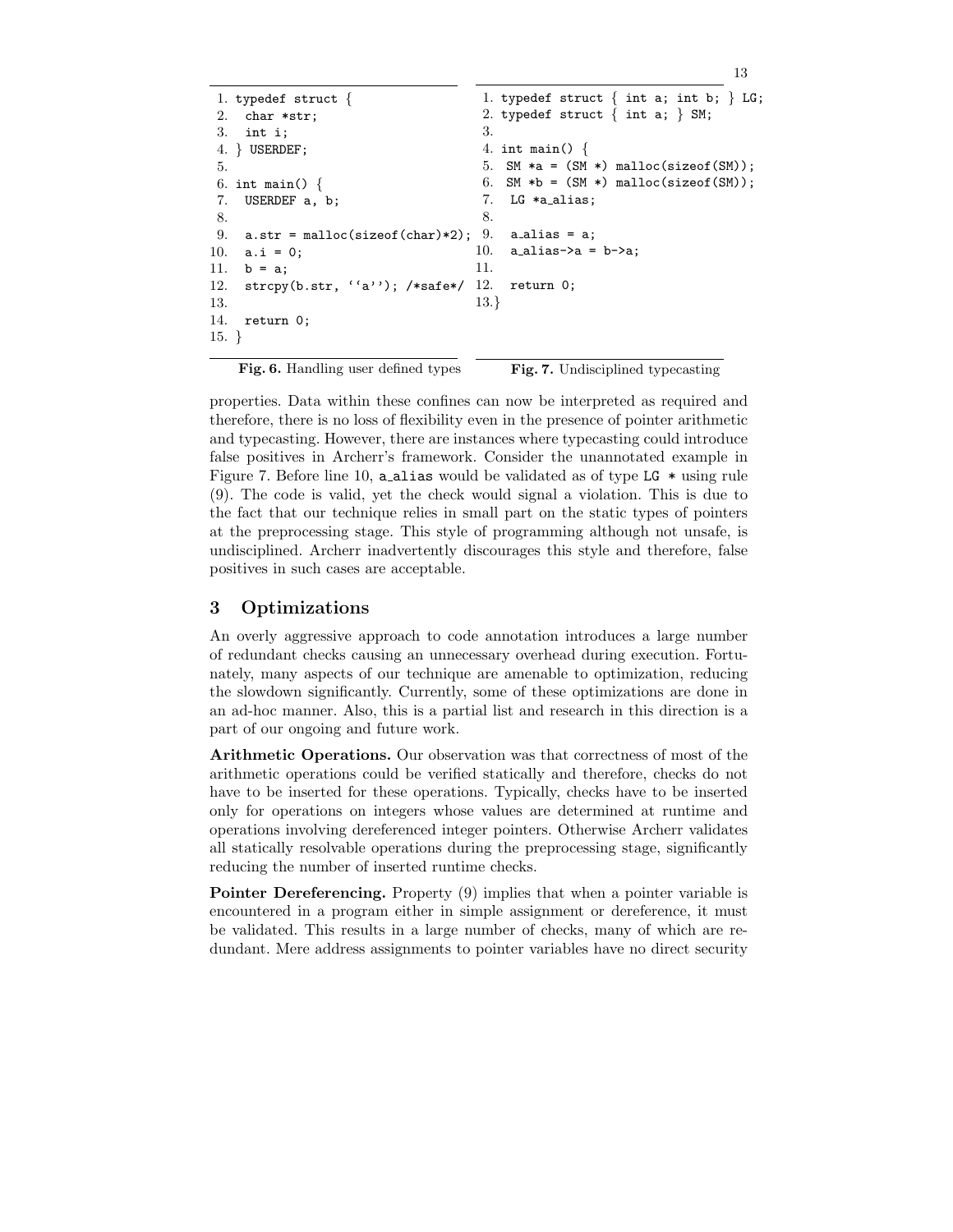implications. The only locations where checks are mandatory are those where pointer dereferencing occurs through the  $*$  and  $-$  > operators. This reduces the number of checks and improves the execution performance without loss of safety. However, a downside to this optimization is that the point where an exception is raised due to an invalid memory access need not be the actual source of the problem; it could be several statements earlier.

Loops. When the primary purpose of a loop is to initialize or access data using an index, then the safety checks instead of being placed inside the loop can be placed outside. The following example shows an unoptimized piece of code followed by its optimized version. Note that Archerr currently does not implement this optimization, however it is on our list of future work.

| Unoptimized version                                                | Optimized version                       |
|--------------------------------------------------------------------|-----------------------------------------|
| 1. char *buffer;                                                   | 1. char *buffer;                        |
| 2.                                                                 | 2.                                      |
| 3. buffer = $(char *)$                                             | 3. buffer = $(char *)$                  |
| $malloc(sizeof(char)*100);$                                        | $malloc(sizeof(char)*100);$             |
| 4.                                                                 | 4.                                      |
| 5. for (i = 0; i < 100; i++) { 5. <i>validate</i> (buffer) $\land$ |                                         |
| $validate$ (&buffer[i])<br>6.                                      | $assert(\Delta^+(\text{buffer}) < 100)$ |
| 7. $buffer[i] = (char)0;$                                          | 6. for $(i = 0; i < 100; i++)$ {        |
| $8. \}$                                                            | 7. $buffer[i] = (char)0;$               |
|                                                                    | 8. }                                    |

### 4 Experiments and Results

We have evaluated Archerr both for vulnerability coverage and overheads due to runtime checks. Our test machine was a 2.2GHz Pentium 4 PC with 1024MB of RAM.

### 4.1 Security Testing

Our technique is a passive runtime checking approach that can detect vulnerabilities only when an exploit causes a safety violation in some execution path. Therefore, our security tests involve programs with known vulnerabilities and publicly available exploit code. The SecurityFocus website is an excellent repository of such vulnerabilities and corresponding exploit code.

sendmail-8.11.6. sendmail is a widely used mail server program. This particular version of sendmail shipped with RedHat Linux 7.1 has a buffer overflow vulnerability [13]. We installed this distribution and tested the exploit code, which successfully obtained a root shell. We rebuilt the sources after running it through Archerr and ran the same exploit. The attack was detected as soon as a pointer variable dereferenced an address outside the valid map.

GNU indent-2.2.9. indent is a C program beautifier. This particular version of indent has been reported to have a heap overflow vulnerability [14], which can be

14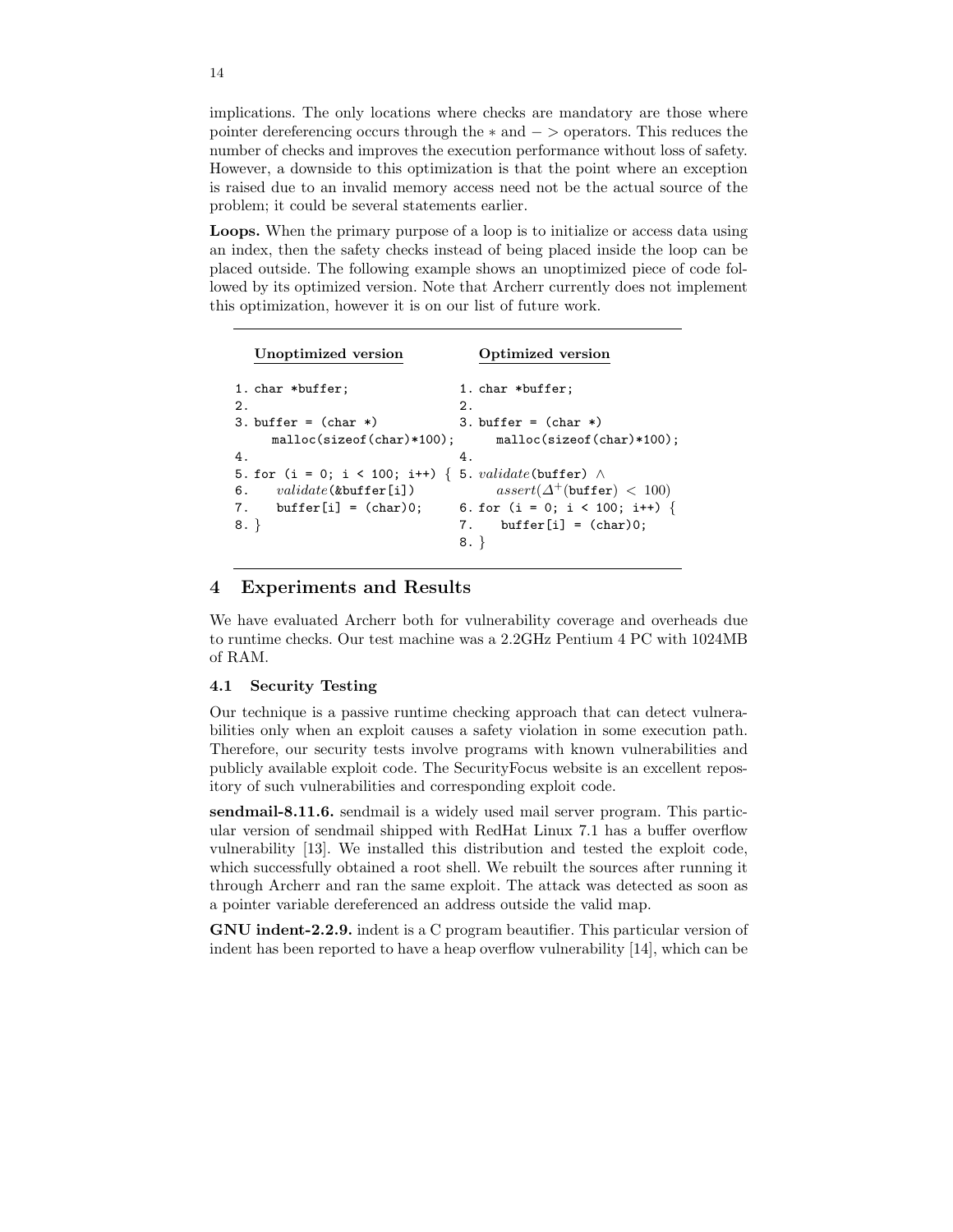exploited using a malicious C program. Supposedly, it copies data from a file to a 1000 byte long buffer without sufficient boundary checking. The exploit code is able to construct this malicious file, which we used to launch the attack. At first, we caught a potential null pointer dereferencing bug. Once the corresponding check was disabled, we were able to catch the actual heap overflow.

man 1.5.1. This program is reported to have a format string vulnerability [15]. The exploit code is supposed to give an attacker a root shell through a format string argument to vsprintf(), which the attacker can control. However, when we tried to replicate the same conditions for the exploit code to work, we got a segmentation fault through the vsprintf() call. Nevertheless, this showed the existence of a format string bug. Archerr's annotations could not detect this attack mainly because vsprintf() is a part of an external library that has not been annotated. This attack could have been caught if Archerr annotations were applied to vsprintf() code. This is one of the limitations of Archerr that it cannot protect a source program if it has not been processed.

pine 4.56. pine is a popular mail client. Version 4.56 and earlier are susceptible to an integer overflow attack [16]. No exploit code was publicly available for this vulnerability. However, a mail posting [17] provided directions to construct an attack. The problem can be traced to addition operations on a user-controlled signed integer variable, which cause it to become negative. In the following code, it is used as an index into a buffer, resulting in this vulnerability. Compiling this version was very error-prone due to the non-standard build process. However, once it was setup and annotations were inserted, the attack was detected before an integer overflow could occur.

#### 4.2 Performance Testing

We chose the Scimark 2 [18] benchmark for the purposes of evaluating the effect of Archerr's annotations on execution time. This benchmark uses the following kernels: 1) Fast Fourier Transform (FFT) - this kernel exercises complex arithmetic, shuffling, non-constant memory references and trigonometric functions, 2) Jacobi Successive Over-relaxation (SOR) - this algorithm exercises basic memory patterns, 3) Monte Carlo integration (MC) approximates the value of PI, by computing certain integrals, 4) Sparse Matrix Multiply (SMM) - this kernel exercises indirection addressing and non-regular memory references, 5) Dense LU Matrix Factorization (LU) - this kernel exercises linear algebra kernels (BLAS) and dense matrix operations.

In order to understand the overheads imposed by Archerr, we ran the original benchmark without any source code annotations. Then we compiled only the pointer checks. Subsequently, we enabled the full functionality of Archerr. The overheads imposed are reported in Table 3. The overheads incurred by pointer checks alone are in the range of 1.2-3.8X. Additional checks on integer arithmetic causes an overall slowdown of 1.23-4.4X. The composite score of this benchmark suite gives an average slowdown of 2.3X with pointer checks and 2.5X with both pointer and integer checks. The overhead is noticeable but not excessive. We also ran the Scimark2 suite against two well-known language security techniques -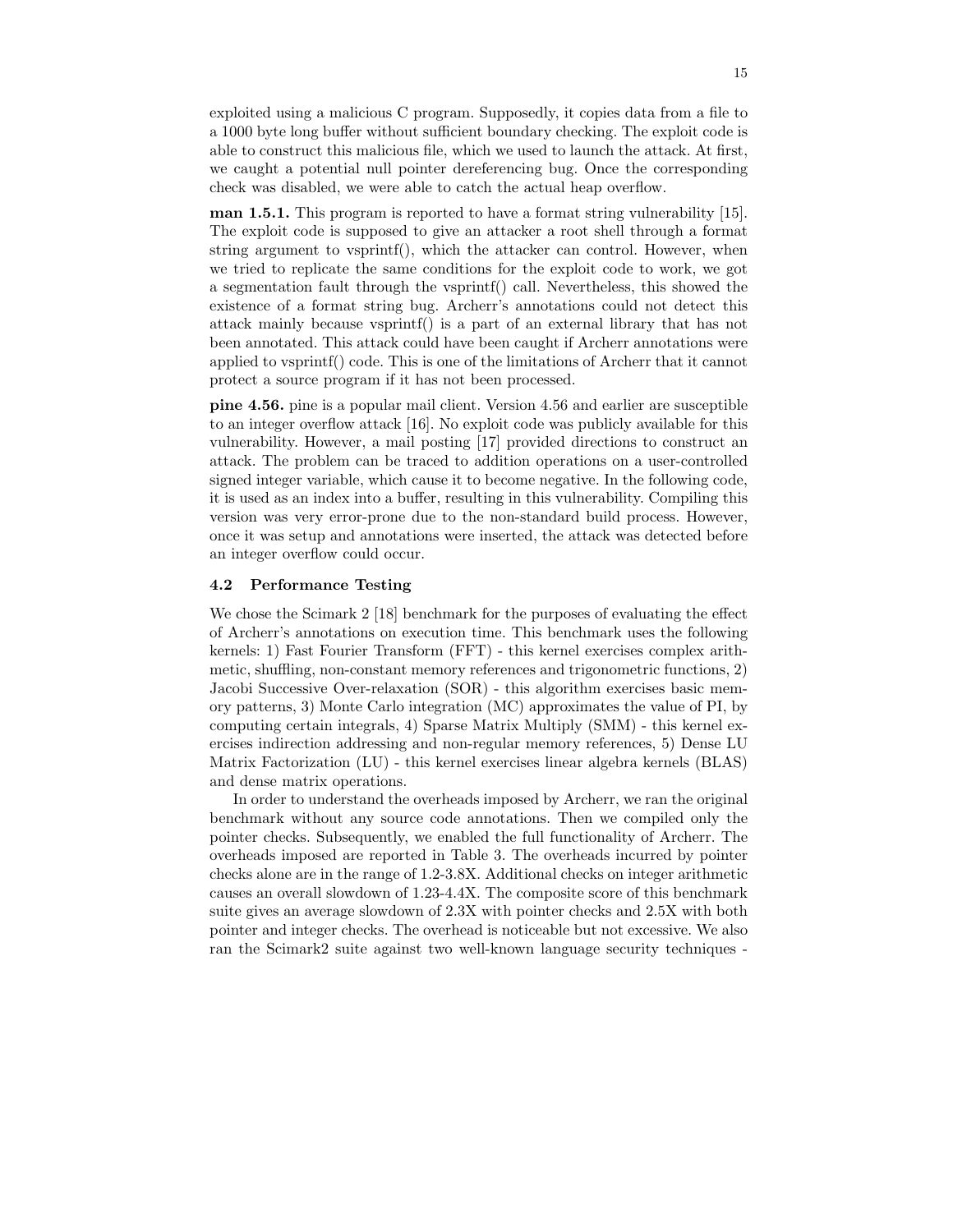CCured [4], a type-based approach, and Jones & Kelly's bounds-checking [9], a primarily runtime checking approach, for the purposes of comparison. CCuring the Scimark2 benchmarks caused them to run 1.5X slower on an average, and Jones and Kelly's technique incurs a composite performance hit of > 30X. The significant gains observed over Jones & Kelly's technique is mainly because our technique provides type-based coarse-grained safety as opposed to strict objectcentric safety. Our technique is also only 1X more expensive than CCured. We noticed a peculiarity in our results that running the source code through some of these techniques seemed to improve the performance. Such anomalies have also been reported in [19] and are attributed to the compiler's internal optimizations.

| Kernel     | $\overline{\text{Original}}$ | Ptr          | Slow  | Ptr and $ \text{ Slow}  $ CCured $ \text{ Slow}  $ J&K |       |                           |                           | Slow                |
|------------|------------------------------|--------------|-------|--------------------------------------------------------|-------|---------------------------|---------------------------|---------------------|
|            |                              |              |       | Checks down Int Checks down                            |       |                           | down                      | down                |
| <b>FFT</b> | 89.36                        | 31.80        | 2.81X | 24.42                                                  | 3.66X | 60.23                     |                           | $1.49X$ 5.22 17.12X |
| SOR.       | 178.42                       | 149.93 1.19X |       | 145.07                                                 | 1.23X | 295.55 -1.66X 7.80 22.87X |                           |                     |
| МC         | 30.93                        | 19.70        | 1.57X | 16.72                                                  | 1.85X | 32.90                     | $-1.06X$ 3.60 $\pm$ 8.59X |                     |
| <b>SMM</b> | 271.93                       | 70.27        | 3.87X | 61.80                                                  | 4.40X | 103.70                    |                           | $2.62X$ 3.76 72.32X |
| LU         | 341.33                       | 121.90 2.80X |       | 116.10                                                 |       | $2.94X$ 130.78            |                           | $2.61X$ 6.86 49.76X |
| Composite  | 182.39                       | 78.28        | 2.33X | 72.38                                                  |       | $2.52X$ 124.63            |                           | $1.46X$ 5.45 33.47X |
| score      |                              |              |       |                                                        |       |                           |                           |                     |

Table 3. MFlops: original vs. only pointer checks vs. pointer and arithmetic checks, and comparison with CCured and Jones & Kelly's technique

### 4.3 Impact of Source Code Size and Runtime Image

The number of checks inserted is directly dependent on the number of pointer dereferences and integer operations that could not be resolved statically. We have seen a source code bloat in the order of 1.5-2.5X. Increase in the runtime image can be attributed to the statically linked library and the in-memory housekeeping information regarding address ranges. Our empirical results show that the overall impact on the runtime image is nomimal (1.2-1.4X). This is due to the following reasons. The Archerr library code is partly written in assembly and partly in C, and the resulting library image is small. Address ranges are implemented as very small data structures. Furthermore, our coarse-grained approach allows multiple address ranges to be collapsed to a single address range when memory on heap or new stack frames are allocated. Although addition or deletion of address ranges could potentially result in  $O(n)$  behavior in the worst case, the memory consumption is not significant in the general case.

### 5 Comparison With Related Work

Several important research efforts have attempted to empower the programmer with techniques and tools to produce safe code. We briefly describe these approaches and compare them with the techniques proposed in this paper.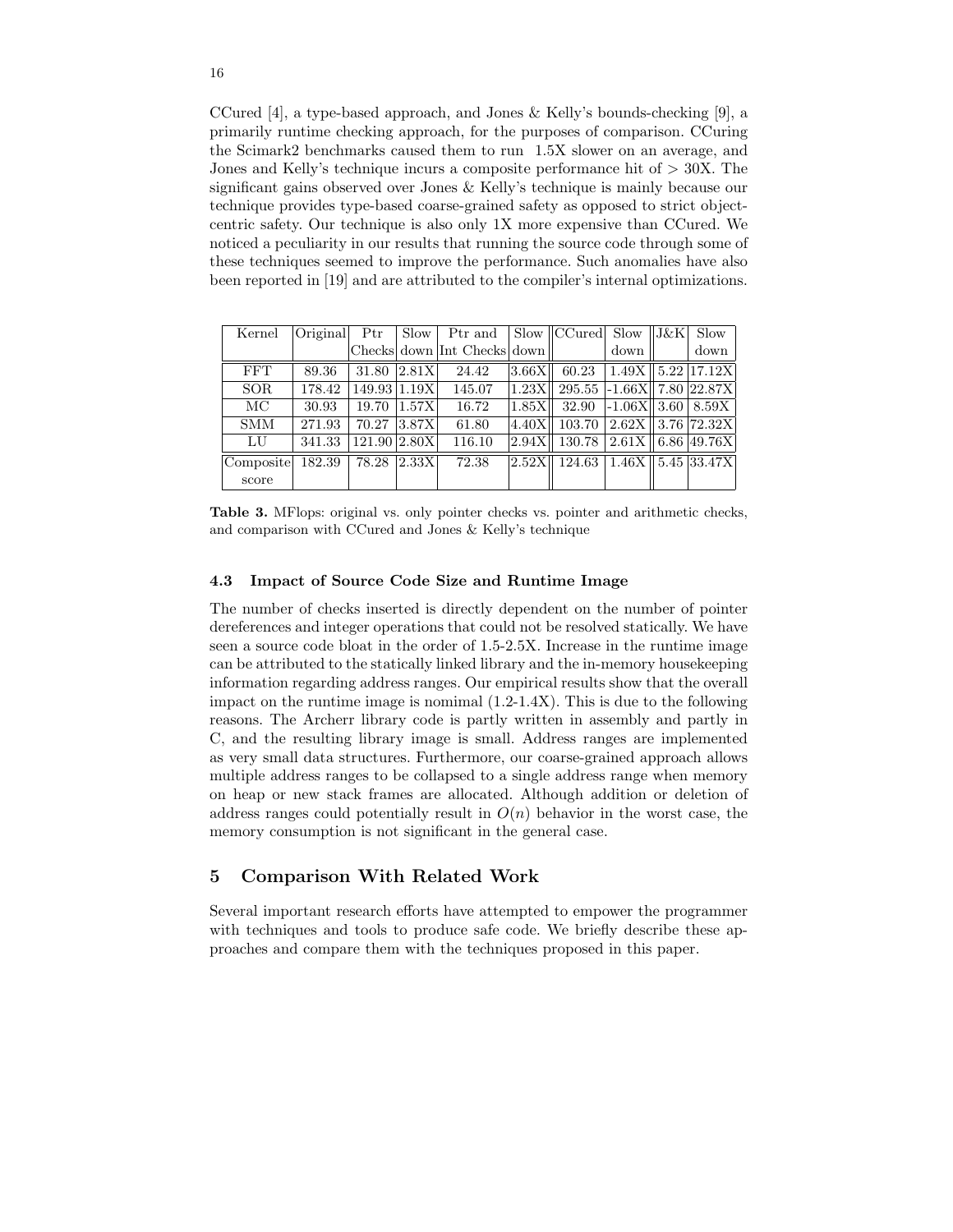### 5.1 Bounds Checking

Several commercial and open-source tools [9, 20, 21] exist that perform memory access and bounds checking. Jones et al. [9] describe a technique that checks both pointer use and pointer arithmetic, and this work is the closest to our approach in this regard. Safety is addressed through source code annotations by ascertaining that pointer operations are only permitted to take place within an object and not across objects. However, there are some drawbacks that we improve upon. Most markedly, our technique is significantly more efficient than their technique. Also, their technique only addresses pointer usage, while we present a more holistic approach. By inserting dead space around each object, they can detect violations at runtime. This rigid check structure results in inability to handle complex data structures such as multi-dimensional arrays, arrays within arrays, arbitrary typecasting, and finally, excessive runtime overhead. We are able to address these aspects effectively in our approach, mainly due to the fact that we relax the strict object-centric view. Finally, they have implemented their technique as a GNU C compiler extension, while we make no modifications to the C compiler.

Purify [20] is a widely-used tool, which processes binary code to insert runtime memory access checks. However, Purify is used mainly for debugging purposes because of its inefficiency. Also, it will some times permit stack corruption by allowing a program to access past stack-allocated arrays. Archerr clearly guards against this misuse by maintaining maps of delimited stack frames. Wagner et al. [1] proposed a proactive static analysis technique that formulates the buffer overruns as a integer range analysis problem by specifying integer bounds on arrays and strings, and solving the constraint system. Since it is a compiletime technique that actively pursues violations, it can detect many of them even before compilation. In contrast, our technique is a runtime detection technique; hence, it is passive and violations are detected only when the corresponding execution path is active. However, [1] handles pointer typecasting and aliasing in an ad-hoc manner and this approximation raises several false positives.

### 5.2 Stack Protection

StackGuard [22], StackShield [23] and ProPolice [24] are effective runtime techniques that prevent stack overrun. StackGuard [22] is a compiler extension that adds a random padding called the canary around the return address on the stack. These bytes are checked at each function entry and exit. StackShield [23] moves the return address to a location that cannot be overflowed. Manipulating the stack frame affects compatibility and can break applications such as debuggers, which probe the stack frame for function call information. Protection in ProPolice [24] is accomplished by inserting checks during compilation and reordering variables to prevent pointer corruption. All these techniques use architecturespecific information about stack layout in a clever manner. Focussing mainly on stack protection, although very efficient, can allow attacks [25] to bypass these techniques.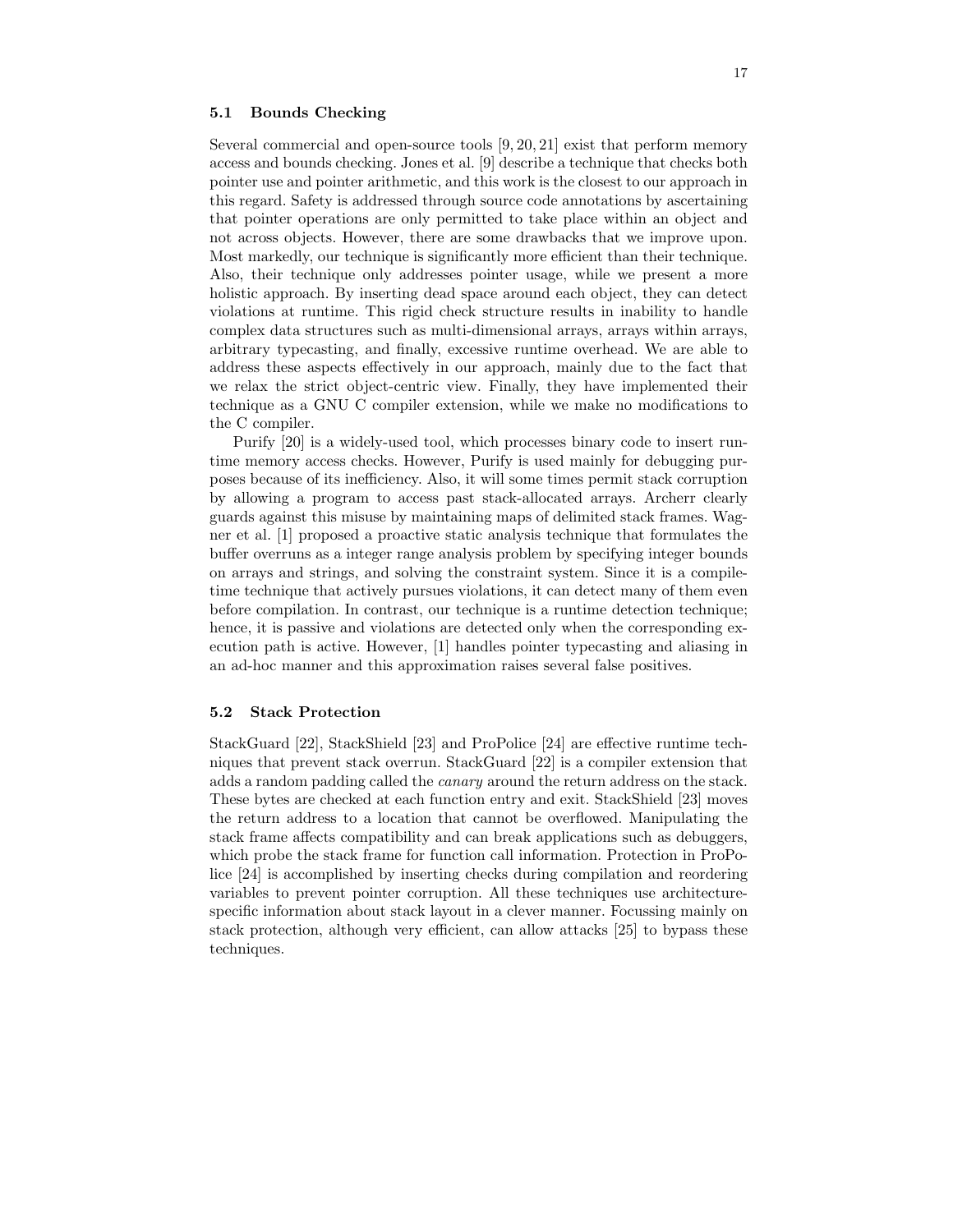### 5.3 Type Based Safety

Type theory provides a formal framework to express and verify certain correctness properties of programs. Statically analyzing programs based on type correctness can detect many common programmer errors. Some of these correctness notions have been extended to express safety properties. A few research efforts have targeted the C programming language's flexibility of pointers and have augmented the type system to produce safer dialects. Cyclone [26] introduces a notion of region based type theory into C. All variables apart from their type, have an additional attribute called a region, which is determined based on where the variable resides, i.e., stack or heap. Analysis with the help of this concept allows the detection of invalid region based memory accesses in programs. CCured [4] describes an augmented type system for C to prevent invalid memory accesses due to pointers. Based on their usage, pointers are segregated as safe and unsafe. Programs can be statically analyzed and while most pointer usage can be checked statically, some of them require runtime checks. There are cases where a program will stop even when it is safe and manual intervention is necessary. In the paper [4], they report a execution slowdown of up to 150% on their benchmarks. We have observed similar slowdown on our benchmarks and our technique is comparable to CCured in terms of overhead. The caveat to these approaches is that safety is not achieved transparently and the programmer is burdened by a possibly steep learning curve in both cases. Some of the concepts in this paper, such as static analysis of basic types, region and pointer-based analysis are similar. One advantage to our approach as well as to some of the other techniques described in Section 5.1 is that source code need not be rewritten or ported and programmers are minimally affected. Again, we cover pointers and more.

### 5.4 Other Relevant Techniques

From an attacker's point of view, chances of successfully overflowing a buffer are largely dependent on a good approximation of its address. Based on this premise, pointers and location of objects can be randomized in order to render attacks ineffective. Unlike the bounds-checking techniques, the following [19, 27] incur much less overhead but possibly may be bypassable by attackers as discussed in [19]. The PAX project [28] incorporates the technique of ASLR (Address Space Layout Randomization). ASLR randomizes the location of key memory spaces, such as the stack and the heap. Sekar et al. [27] work to randomize the absolute locations of all code and data segments as well as the relative distance between memory objects. Cowan et al. in [19] describe the a similar, yet more fine-grained tool PointGuard that obfuscates all memory addresses via encryption using a key that is generated at run-time. Orchestrating a buffer-overflow attack in this scenario requires knowledge of the secret key. Similar to many of the above tools, these approaches are focused solely on ensuring safe pointer manipulation.

Libsafe [29] is a binary level technique that provides protection against buffer overflows by intercepting calls to "unsafe" string functions and performing a bounds check on the arguments. We address the problem of unsafe functions by inserting sanity checks on the arguments in the source code prior to compilation.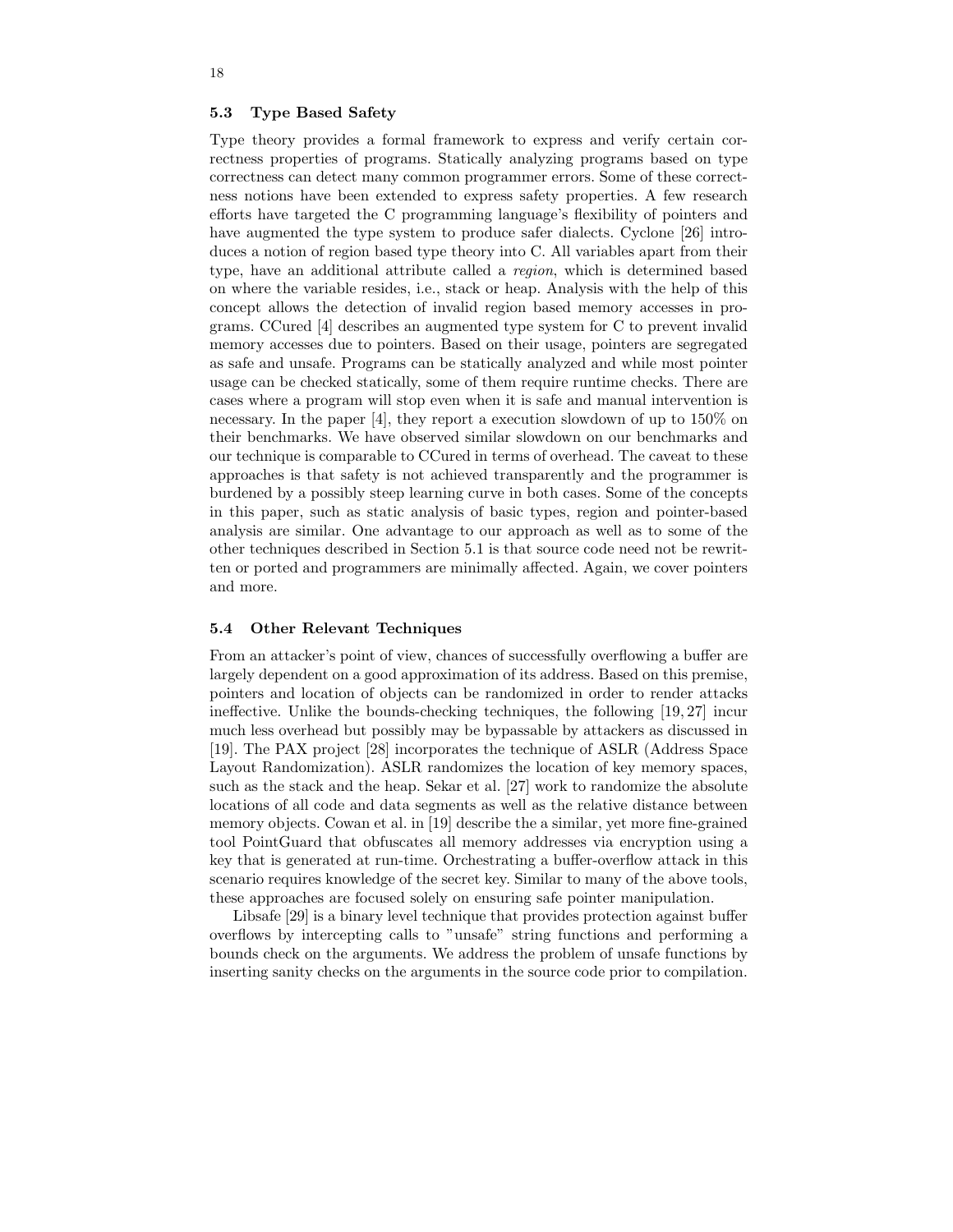# 6 Conclusion and Future Work

In this paper, we have described a novel approach for statically analyzing and annotating code in order to ensure safe execution in a particular runtime environment. Access checks that are placed in the code ascertain that the code is performing numerical computations and accessing memory in a safe manner. Since there is no notion of well-defined and immutable objects per se, memory within the valid address ranges can be typecast arbitrarily. This largely retains the flexibility of the language. If code annotations are performed in an exhaustive way, then the slowdown is not negligible but very useful for debugging purposes. On the other hand, production systems require efficient execution and in such a scenario, optimizations can reduce the number of annotations. By making the runtime environment specification as a separate parameter, it is possible to generate annotated versions of the same source code that is safe for each instance of the specified runtime environment, subsequently, providing tighter security.

Although our technique provides coverage against a wide variety of vulnerabilities, the coverage is limited to the source code that our technique processes. Therefore, vulnerabilities in external libraries cannot be handled unless the libraries are also annotated. Like other code annotation techniques, there is little protection against runtime process image tampering and manipulation using programs such as gdb. This implies that protection against exploits is limited to those which do not require direct access to the process image. Although this technique is practical with small impacts on performance, it does not solve all the problems by itself. Therefore, our recommendation is to use this tool in tandem with more proactive approaches.

This paper lays the basic groundwork for a useful and efficient runtime detection technique to prevent exploits. We are investigating further improvements to the technique. In its present form, this technique is reactive and can only be used to prevent exploits. But there is scope to provide detection capabilities at the preprocessing stage itself. For example, pseudo interval ranges can be created even during compilation stage to represent the data segment and the stack frames, and then program execution can be simulated partially to detect possible violations. At this point, it is only a speculation and we are looking at issues regarding this possibility. The runtime environment specified in Section 2 has been the focus of this work. However, we are also looking at other combinations that can serve as a viable runtime environment. For example, a runtime specification for x86/win32/pe would certainly be very useful. As for the development of Archerr, our immediate goals are to implement further optimizations as well as mature the tool to handle large distributions without much manual interaction. We are planning on releasing an alpha version of Archerr very shortly. The long-term goal is to develop a robust, customizable tool that supports a myriad of runtime environments.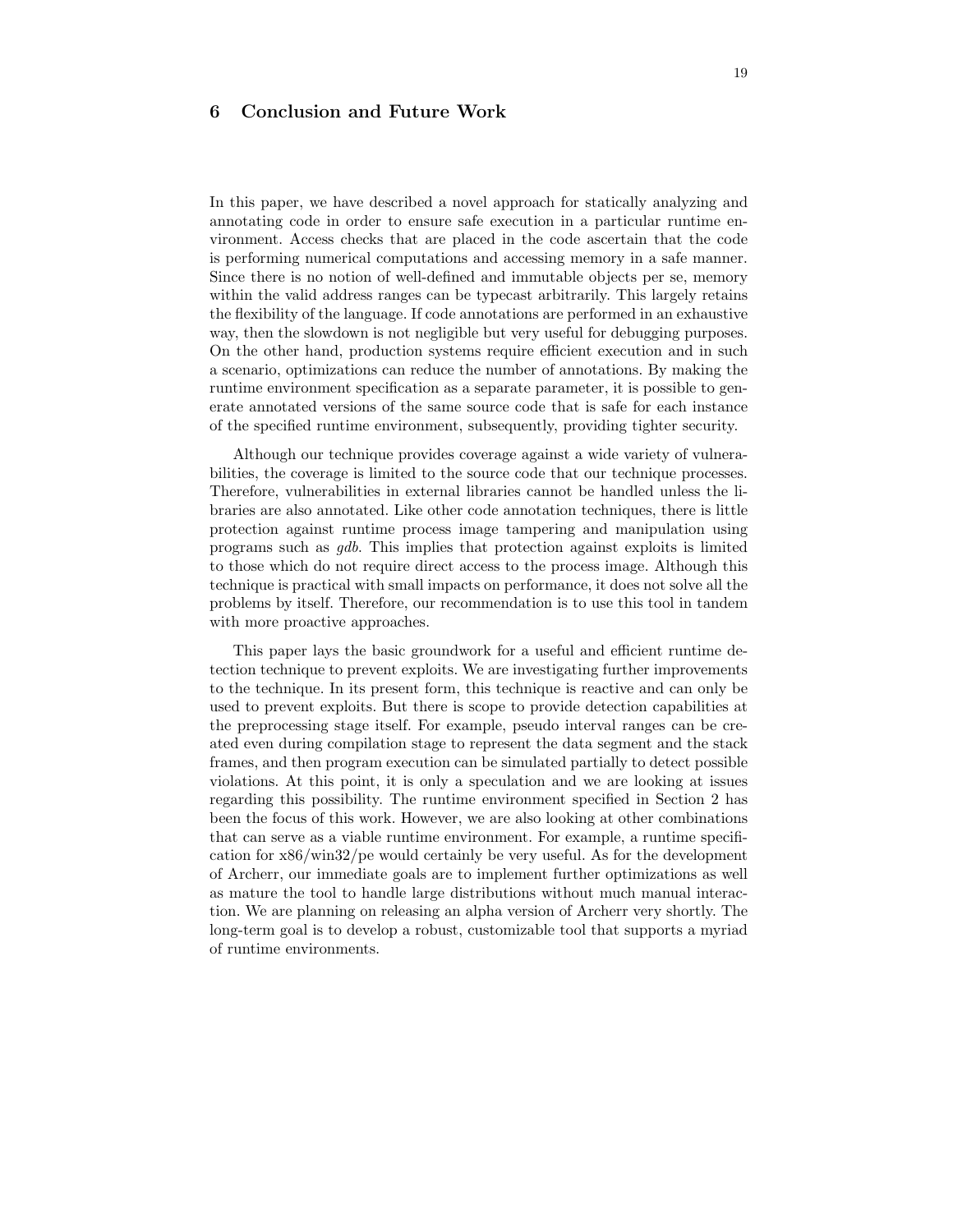### References

- 1. Wagner, D., Foster, J.S., Brewer, E.A., Aiken, A.: A First Step towards Automated Detection of Buffer Overrun Vulnerabilities. In: Network and Distributed System Security Symposium, San Diego, CA (2000) 3–17
- 2. Landi, W.: Undecidability of Static Analysis. ACM Letters on Programming Languages and Systems 1 (1992) 323–337
- 3. Ramalingam, G.: The Undecidability of Aliasing. ACM Transactions on Programming Languages and Systems 16 (1994) 1467–1471
- 4. Necula, G.C., McPeak, S., Weimer, W.: CCured: Type-safe Retrofitting of Legacy Code. In: Symposium on Principles of Programming Languages. (2002) 128–139
- 5. Jones, R.W.M., Kelly, P.H.J.: Backwards-Compatible Bounds Checking for Arrays and Pointers in C Programs. In: Automated and Algorithmic Debugging. (1997) 13–26
- 6. One, A.: Smashing the Stack for Fun and Profit. Phrack 49, Vol. 7, Issue 49 (1996)
- 7. Bianco, D.J.: An Integer Overflow Attack Against SSH Version 1 Attack Detectors. In: SANS Cyber Defense Initiatives. (2001)
- 8. Cohen, C.F.: CERT Advisory CA-2002-17 Apache Web Server Chunk Handling Vulnerability (2002)
- 9. Jones, R., Kelly, P.: (Bounds Checking for C) http://wwwala.doc.ic.ac.uk/ phjk/BoundsChecking.html.
- 10. TIS Committee: Tool Interface Standard (TIS), Executable and Linking Format (ELF) Specification, Version 1.2 (1995)
- 11. Standard for Binary Floating Point Arithmetic. ANSI/IEEE Standard 754-1985 (1985)
- 12. Boldyshev, K.: Startup State of a Linux/i386 ELF Binary. An article hosted on http://linuxassembly.org (2000) http://linuxassembly.org/articles/startup.html.
- 13. Bugtraq ID 7230: Sendmail Address Prescan Memory Corruption Vulnerability (2003) http://www.securityfocus.com/bid/7230.
- 14. Bugtaq ID 9297: GNU Indent Local Heap Overflow Vulnerability (2003) http://www.securityfocus.com/bid/9297/info/.
- 15. Bugtraq ID 7812: Man Catalog File Format String Vulnerability (2003) http://www.securityfocus.com/bid/7812.
- 16. Bugtraq ID 8589: Pine rfc2231 get param() Remote Integer Overflow Vulnerability (2003) http://www.securityfocus.com/bid/8589.
- 17. Posting on Bugtraq Mailing List: (2003) http://archives.neohapsis.com/archives/bugtraq/2003-09/0181.html.
- 18. Scimark 2.0: (2003) http://math.nist.gov/scimark2/index.html.
- 19. Cowan, C., Beattie, S., Johansen, J., Wagle, P.: PointGuard: Protecting Pointers from Buffer Overflow Vulnerabilties. In: Proceedings of the 12th USENIX Security Symposium, Washington, D.C. (2003)
- 20. (Rational PurifyPlus) http://www-306.ibm.com/software/awdtools/purifyplus/.
- 21. (NuMega BoundsChecker) http://www.numega.com/products/aed/vc more.shtml.
- 22. Cowan, C., Pu, C., Maier, D., Hinton, H., Bakke, P., Beattie, S., Grier, A., Wagle, P., Zhang, Q.: StackGuard: Automatic Adaptive Detection and Prevention of Buffer-Overflow Attacks. In: 7th USENIX Security Symposium, San Antonio, TX (1998)
- 23. Vendicator: (StackShield: A "Stack Smashing" Technique Protection Tool for Linux) http://www.angelfire.com/sk/stackshield/.